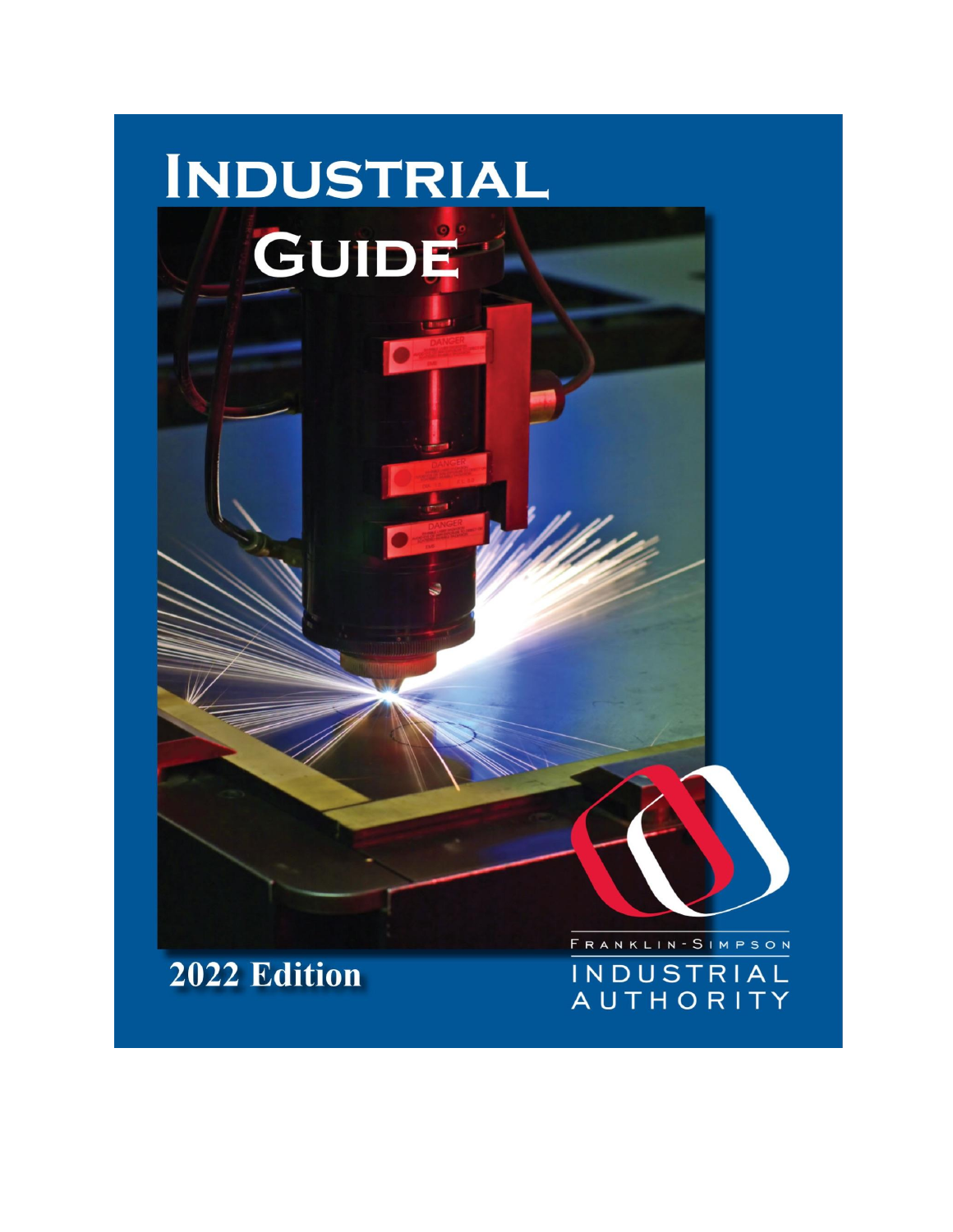# Franklin Simpson County **Industrial Guide** 2022

The Franklin-Simpson Industrial Development Authority publishes a new Industrial Guide at the beginning of each calendar year and updates the website & internet versions periodically throughout the year.

For more information about the guide or its contents, please feel free to contact us by one of the methods below:

> 109 South Main Street P.O. Box 876 Franklin, KY 42135 Telephone: (270) 586-4477 FAX: (270) 586-3685

**Visit our website at:**

[www.f-sindustry.com](http://www.f-sindustry.com)

[E-mail:fsindustry@bellsouth.net](http://www.f-sindustry.comE-mail:fsindustry@bellsouth.net)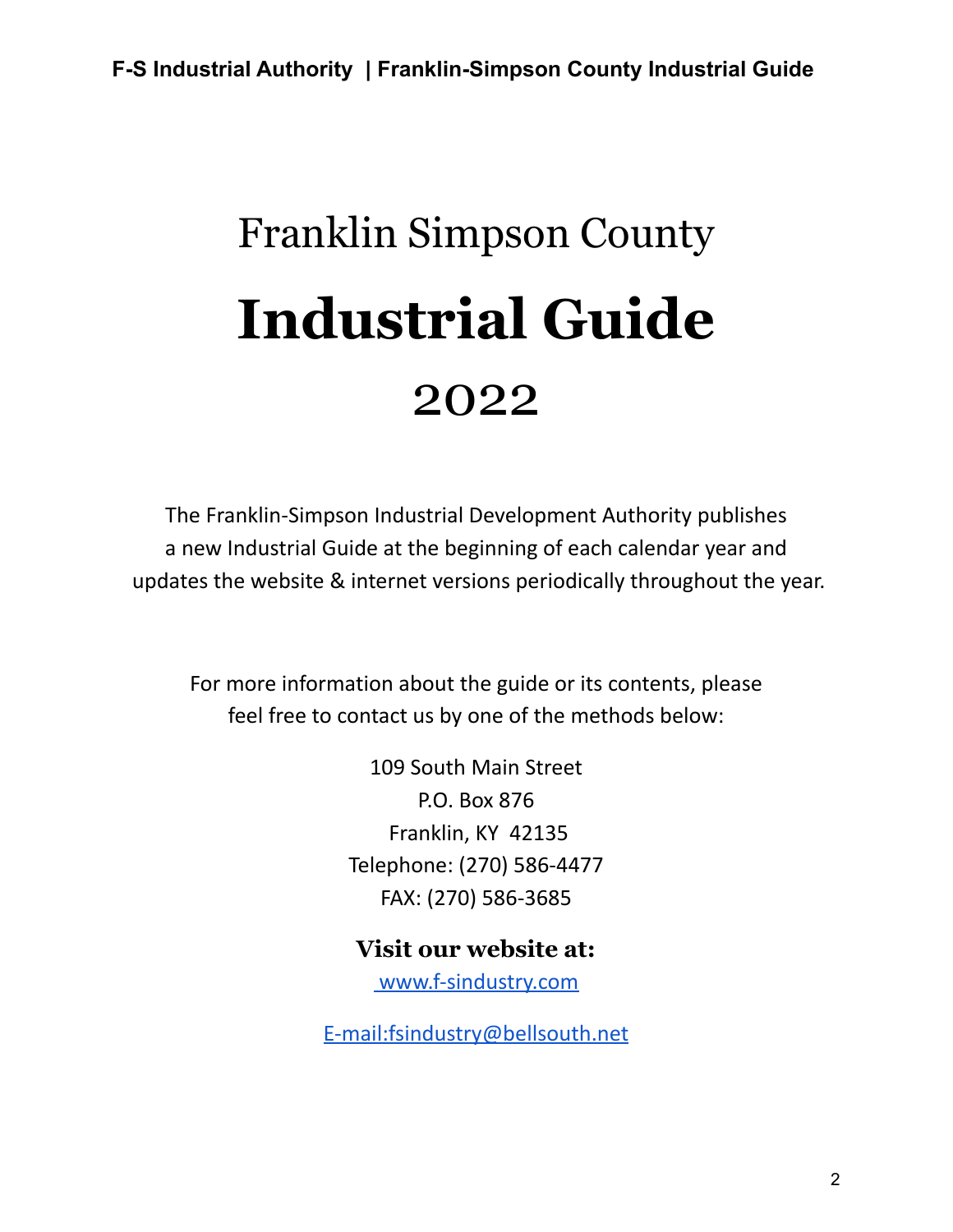### **Alphabetical Listing**

#### **Page Company Name**

- Alliance Distribution Partners
- Arney Industrial Services, Inc.
- Averitt Distribution Center
- Aviette BioProcessing LLC
- Barnes Cabinets
- Berry Global
- Bluegrass Supply Chain Services
- Bluegrass Supply Chain Services-Henderson Park
- Bowling's Engines
- Brite Metals, Inc.
- Camping World
- Chemway, Inc.
- Charles Deweese Asphalt Plant
- Charles DeWeese Construction, Inc.
- Charles DeWeese Construction, Inc., Rock Quarry
- Designed Conveyor Systems
- Diamond Screw Product Inc. (DSP Franklin Branch)
- Drake Brothers Welding
- Dueling Grounds Distillery
- E.H.Harris Lumber Company
- Fortiline Waterworks
- Franklin Express, Inc.
- Franklin Pallet, Inc.
- Franklin Precision Industry, Inc.
- Franklin Properties Distribution
- Fritz Winter Company
- Garrett Brothers Ready Mix Concrete
- GenRev Labs
- Gheret Gages
- Global Specialty Cleaners, Inc.
- Greif, Inc,
- Hail and Cotton Tobacco Company
- Hanson Aggregates
- Harmonic Hot Tub
- Hood Container Corporation
- IMI (Irving Materials, Inc.)
- JEI, inc.
- Kentucky Blu
- Key Oil Company
- Kleen Cut Technologies
- M&M Manufacturing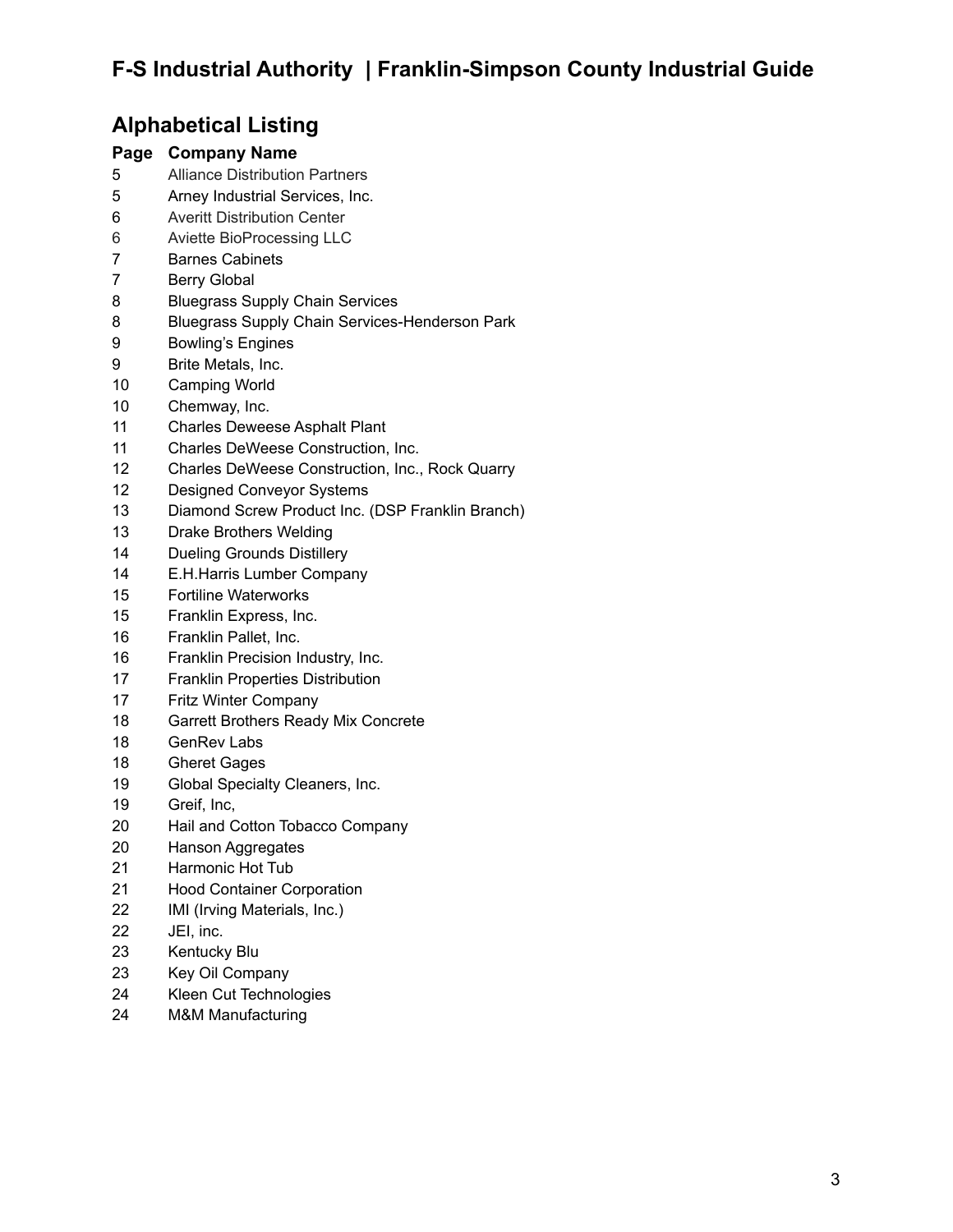#### **Page Company Name**

- Matalco
- Meritor
- MultiTech Industries
- New Mather Metals, Inc.
- ON7 Logistics
- Paradise Marine, Inc.
- Patriot Gauges
- PlastiCycle
- Power Tec Solutions International
- Precision Strip
- Precision Power
- Premium Services
- Quick Draw Tarpaulin Systems
- R3 Industrial
- Redi Rock
- R. J. Corman Distribution Center
- RKW North America, Inc.
- Shyne Laboratories
- Silgan Plastics Corporation
- Simplot Grower Solutions
- Smiley-Monroe Company
- SMR Concrete, LLC
- Stark Truss
- Sumitomo Electrical Wiring Systems
- Taeyang Metals North America
- Taylor's Concrete Cutting Services, LLC
- Taylor's Structural Imaging, LLC
- Three Springs Bottling
- Tyson Foods
- TMM-USA, Inc.
- Toyo Automotive Parts (USA), Inc.
- Tractor Supply Distribution Center
- Traughber Mechanical Services
- Valley Ridge Corporation
- Vermont Thread Gage, LLC
- Virtus Precision Tube
- Worldwide Technologies
- XYZ Company
- Yokley Machine Company
- Zeager Hardwood Company
- Board of Directors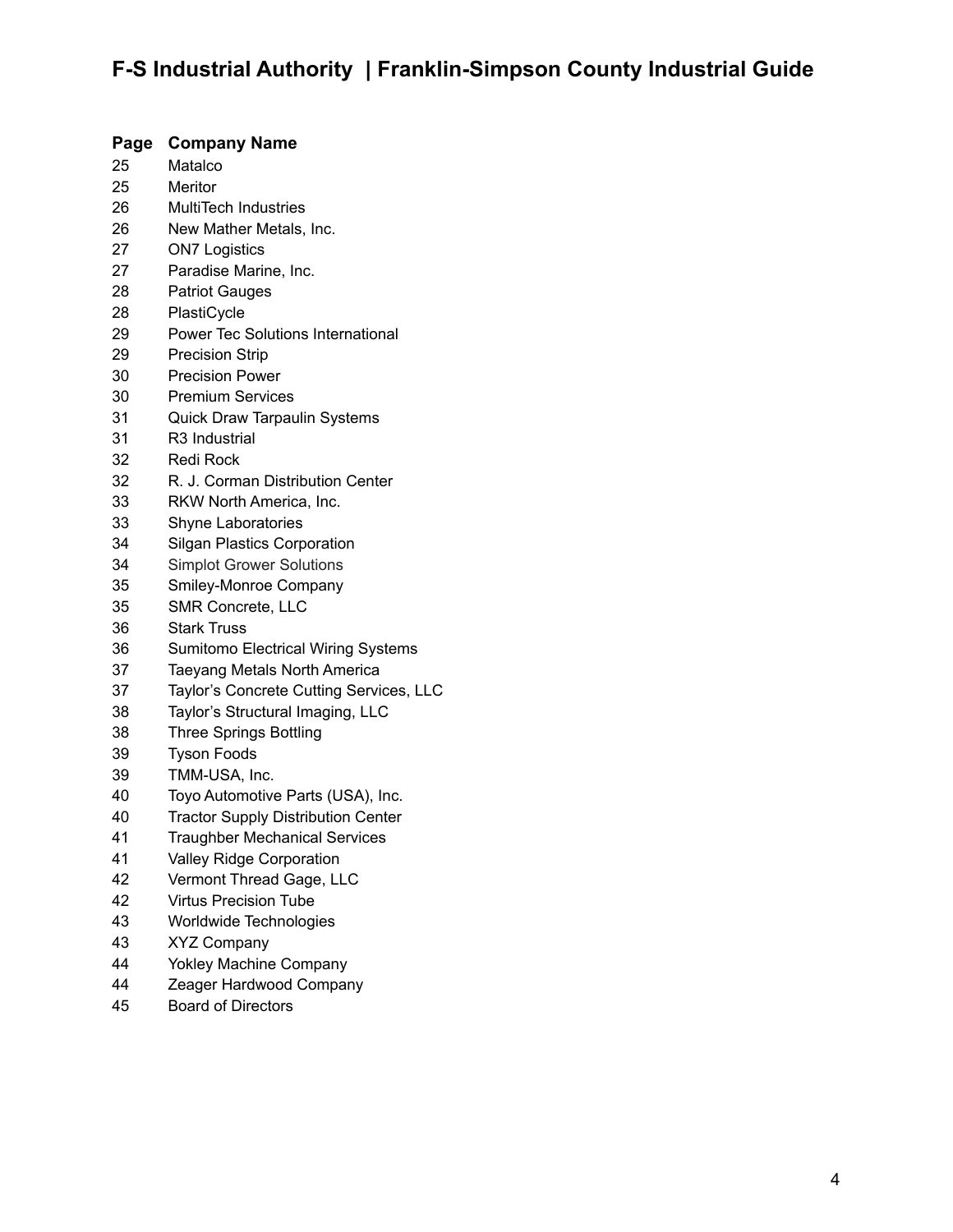#### **Alliance Distribution Partners**

720 Garvin lane Franklin, Kentucky 42134 Office- 615-206-3500 Website: [www.alliancemro.com](http://www.alliancemro.com/). Contact Person: Dustin Richey-Operations Manager dustin.richey@alliancemro.com Year Established: 2021 SIC & Products: Distribution Employment: 20

#### **Arney Industrial Services, Inc.**

2076 Industrial Bypass Franklin, KY 42134 Telephone: 270/586-1605 Fax: 270/586-4004 E-mail: [jarney@arneyindustrial.com](mailto:jarney@arneyindustrial.com) Contact Person: John M. Arney-President Year Established: 1994 SIC & Products: Machinery setup, steel fabrication, welding, water jet and laser cutting Employment: 10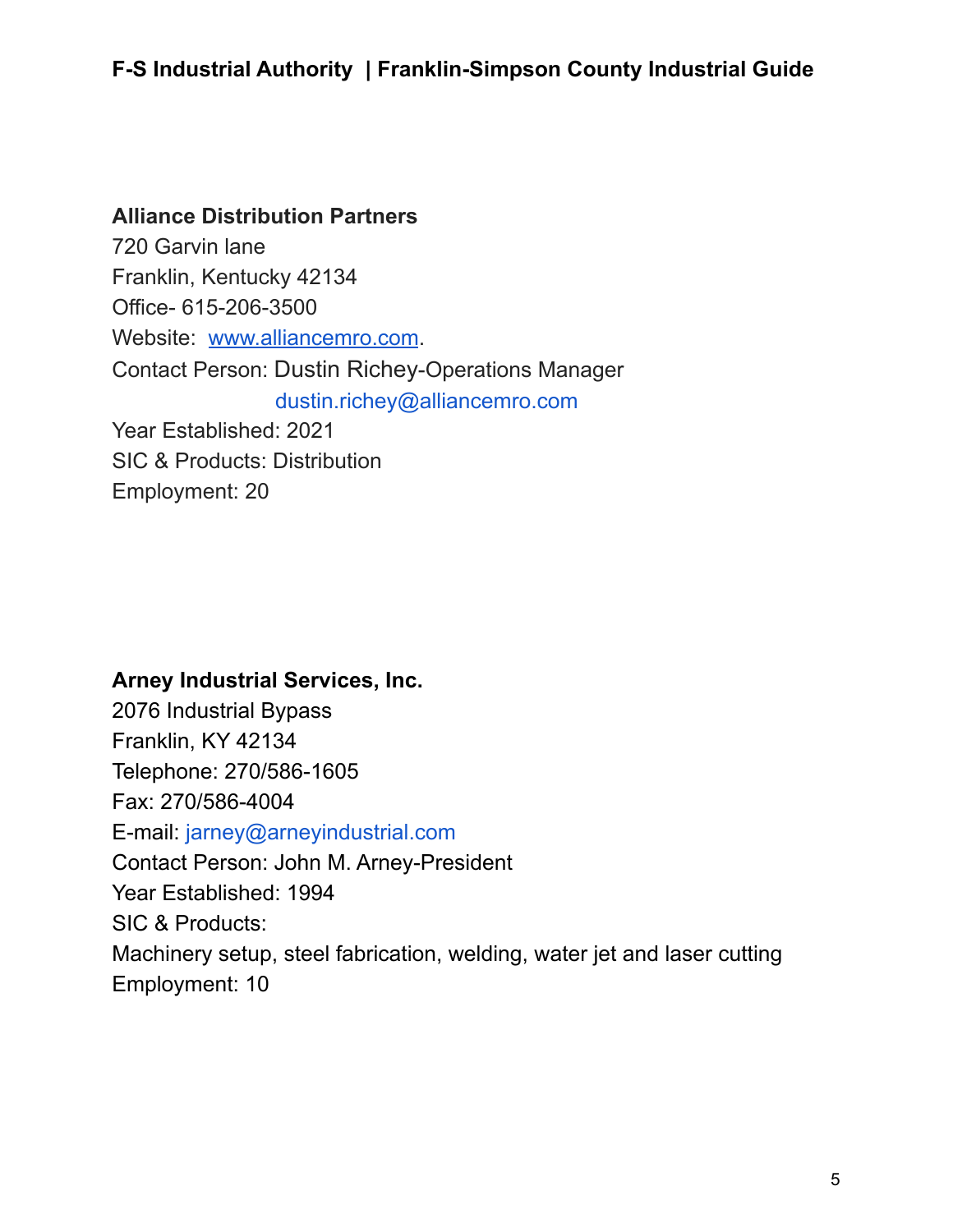#### **Averitt Distribution Center**

204 North Street Franklin, KY 42134 Telephone: 270-586-1610 Contact: Brandon Gossett-Manager Year Established: 2014 SIC & Product: Distribution Employment: 12

#### **Aviette BioProcessing LLC**

121 Brown Rd. Franklin, KY 42134 Telephone: 270/223-7856 Web Site: [www.aviettebioprocessing.com](http://www.aviettebioprocessing.com) E-mail: [kathy@aviettebioprocessing.com](mailto:info@aviettebioprocessing.com) Contact Person: Mark J. Loik, Owner Chelsea Zingy, Plant Manager Kathy Bell, Office Manager Year Established: 2021 SIC & Products: Kentucky Honey, CBD Products Employment: 8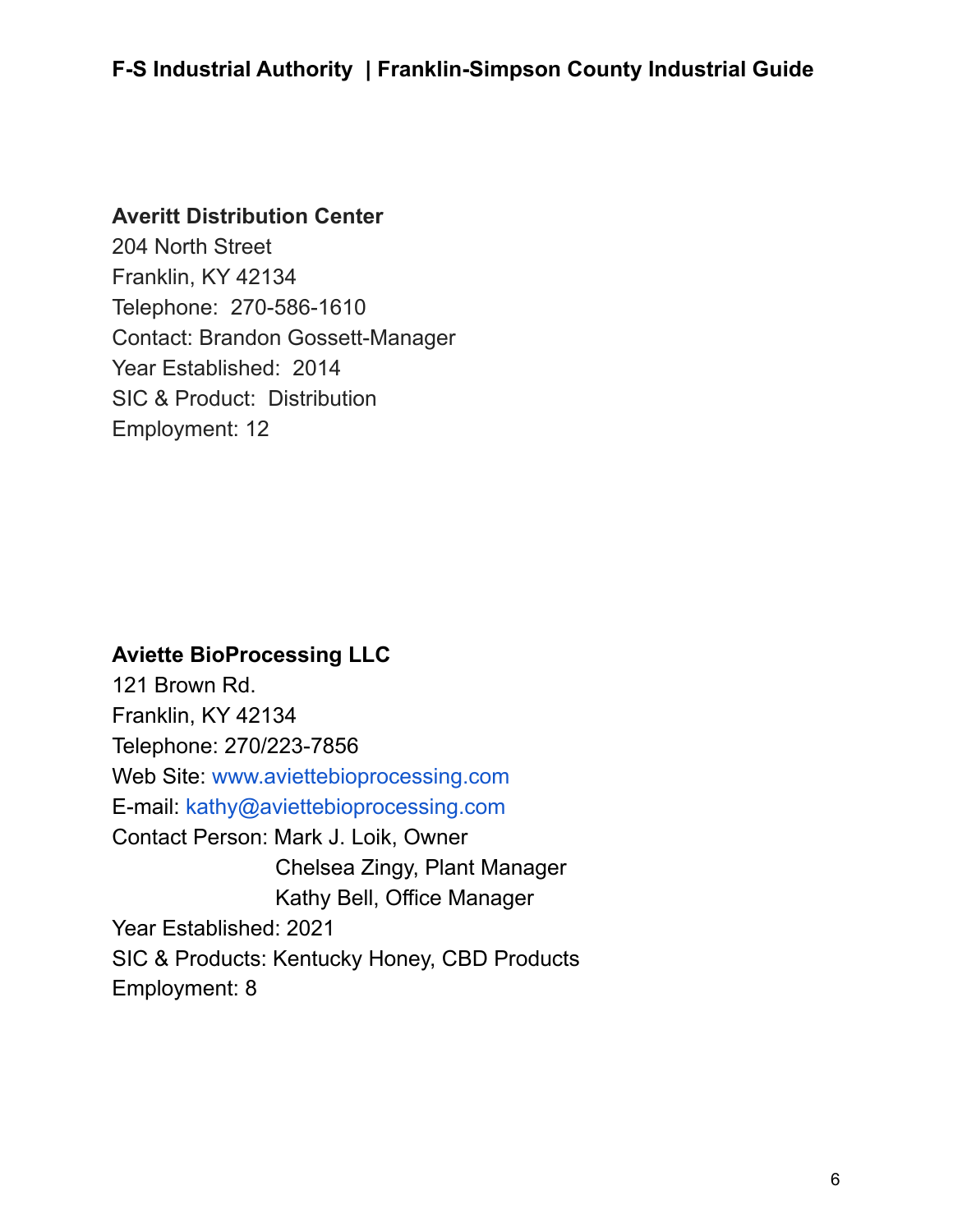#### **Barnes Cabinets**

814 Blackjack Road Franklin, KY 42134 Telephone: 270/586-3949 Web Site: www.barnescabinets.com E-mail: [barnescabinets@comcast.net](mailto:barnescabinets@comcast.net) Contact Persons: Lynn Barnes-President, Kelly Barnes-Manager Year Established: 1979 SIC & Product: Cabinets Employment: 3

### **Berry Global**

2320 Bowling Green Road Franklin, KY 42134 Telephone: 270/586-3261 Fax: 270/586-2414 Web Site: [www.berryglobal.com](http://www.berryglobal.com) Contact Persons: Greg Albertson-Vice President Operations Sharon Smith-Plant Director Jennifer Bush-Human Resources Manager Year Established: 1957 SIC & Products: 2672, 2891, 3069 Industrial, athletic, retail, HVAC, consumer tapes, pipeline coatings Employment: 548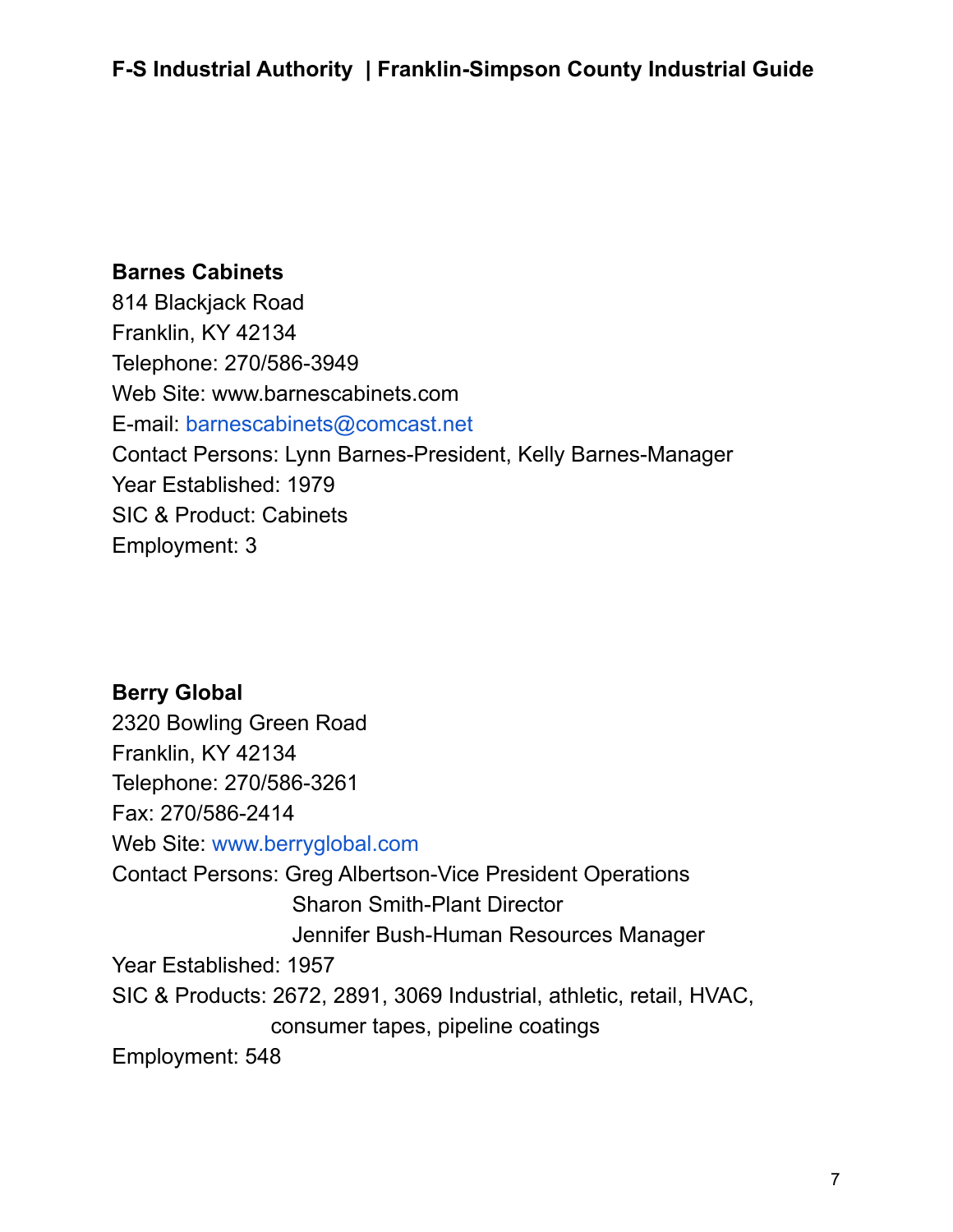**Bluegrass Supply Chain Services-Henderson Park** 805 Garvin Lane Franklin, KY 42134 Telephone: 270/720-1115 Fax: 270/721-0012 Website: bluegrass-scs.com E-mail: [belinda\\_manley@bluegrass-scs.com](mailto:belinda_manley@bluegrass-scs.com) Contact person: Belinda Manley-Site Supervisor Bryan Hoffman-HR Manager Year Established: 2021 SIC and Product: Logistic Support and Distribution Employment: 70

#### **Bluegrass Supply Chain Services-Sanders Park**

475 Page Drive Franklin, KY 42134 Telephone: 270/647-2113 Website: bluegrass-scs.com E-mail: [john\\_higgins@bluegrass-scs.com](mailto:john_higgins@bluegrass-scs.com) Contact person: Chad Goostree-Site Supervisor Year Established: 2018 SIC and Product: Logistic Support and Distribution Employment: 4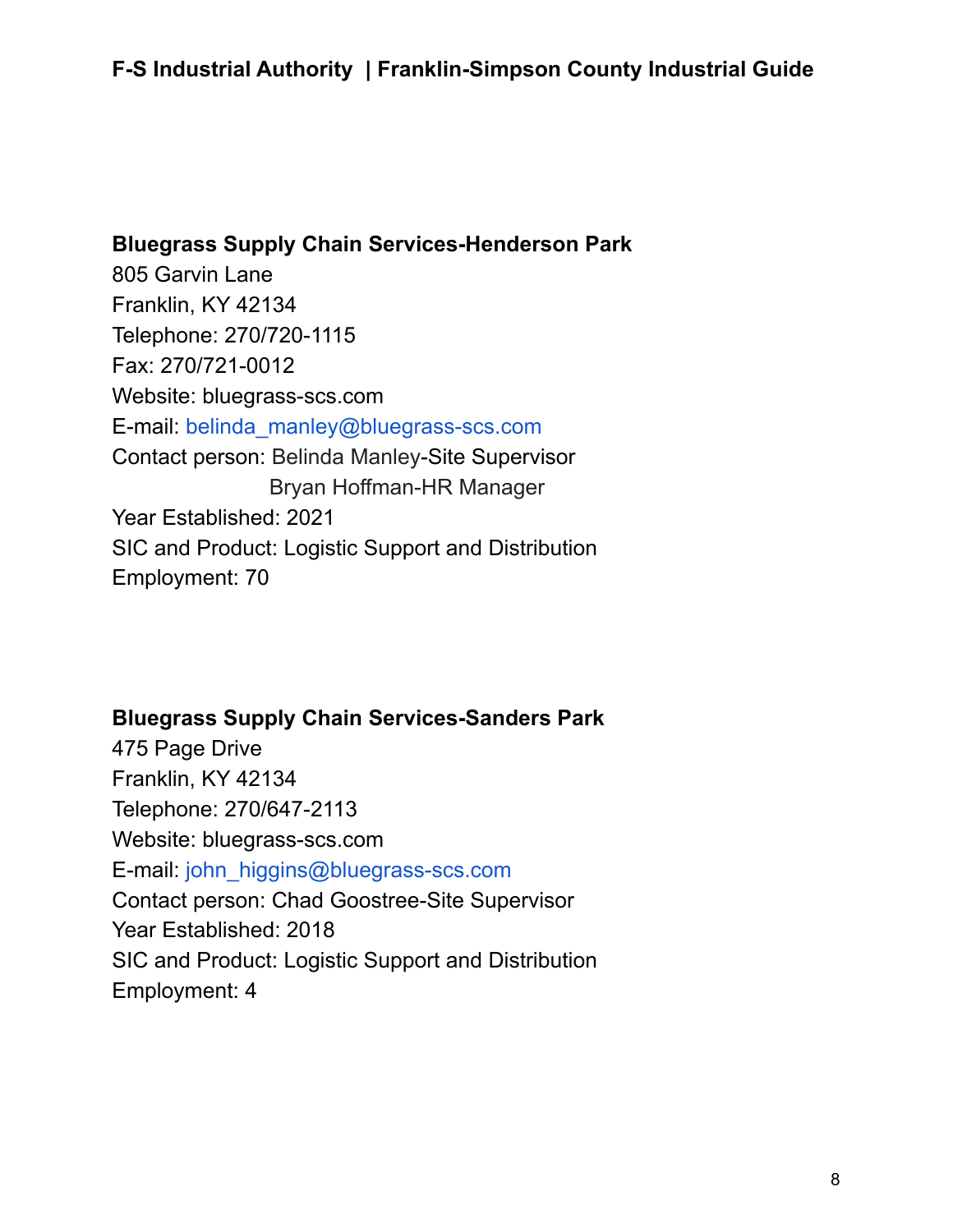### **Bowling's Engines**

727 North Street P.O. Box 556 Franklin, KY 42135 Telephone: 270/586-9250 Contact Person: Douglas Bowling Year Established: 1987 SIC & Products: 3599, machine shop, engine rebuilding Employment: 2

### **Brite Metals, Inc.**

4002 Bowling Green Road, Franklin, KY 42134 Telephone: 270/586-3774, Fax: 270/586-3774 Contact Persons: David Shelly-President Harold Shelly-Vice President Year Established: 1969 SIC & Products: 3471, zinc, copper, nickel and chrome electroplating Employment: 2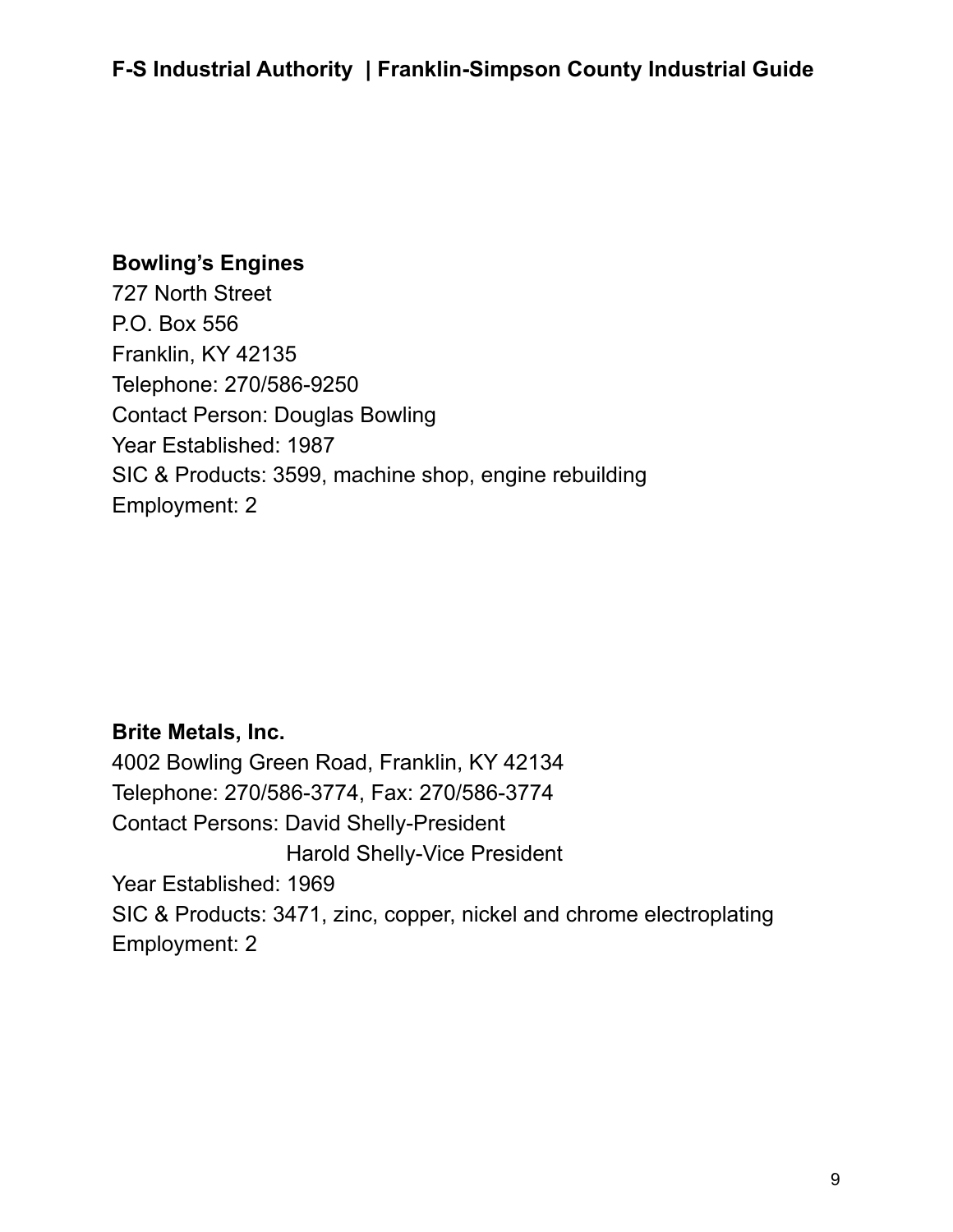### **Camping World**

81 Page Drive, Franklin, KY 42134 Telephone: 866-999-2008 ext.1106 Web Site: [www.campingworld.com](http://www.campingworld.com/). Contact: Tony Belcher, Manager Year Established: 2005 SIC & Products: Distribution Employment: 30

### **Chemway Holdings, LLC.**

721 Blackjack Road Franklin, KY 42134 Telephone: 270/586-7670 Fax: 270/586-7672 E-mail:[becky@chemwayholdings.com](mailto:becky@chemwayholdings.com) Contact Persons: Brett Morehouse-Managing Partner Becky Monnier-Administrative Manager Lacey Samuels-Assistant Administrative Manager Year Established: 2005 SIC & Products: Packaging & Distribution (rubber, resin, & chemicals) Employment: 20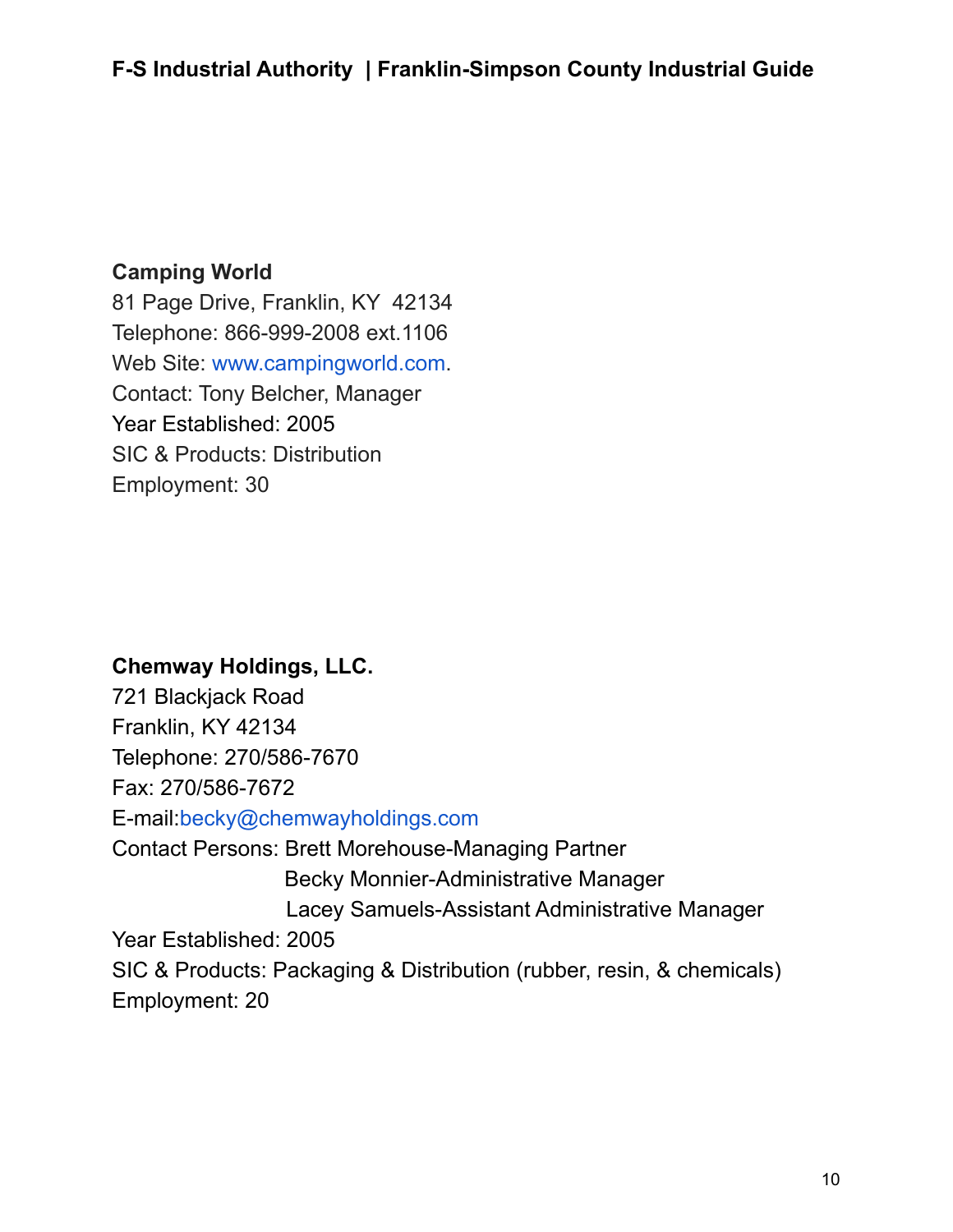#### **Charles DeWeese Asphalt Plant**

1538 Industrial Bypass North P.O. Box 504 Franklin, KY 42135 Telephone: 270/586-9122 Fax: 270/586-6349 Web Site: [www.charlesdeweeseconstruction.com](http://www.charlesdeweeseconstruction.com) Contact Person: Tim Smith-Executive Vice President E-mail:[tim@charlesdeweeseconstruction.com](mailto:tim@charlesdeweeseconstruction.com) Year Established: 2015 SIC & Product(s): Production of asphalt for paving Employment: 85

### **Charles DeWeese Construction, Inc.- Corporate Headquarters**

765 Industrial Bypass North P.O. Box 504 Franklin, KY 42135 Telephone: 270/586-9122 Fax: 270/586-6349 Web Site: [www.charlesdeweeseconstruction.com](http://www.charlesdeweeseconstruction.com) Contact Persons: Weldon DeWeese-President Tim Smith-Executive Vice President, E-mail**:**[tim@charlesdeweeseconstruction.com](mailto:tim@charlesdeweeseconstruction.com) Year Established: 1993 SIC & Products: Construction, site work, utilities, asphalt paving, concrete and stone supplier.

Employment: 310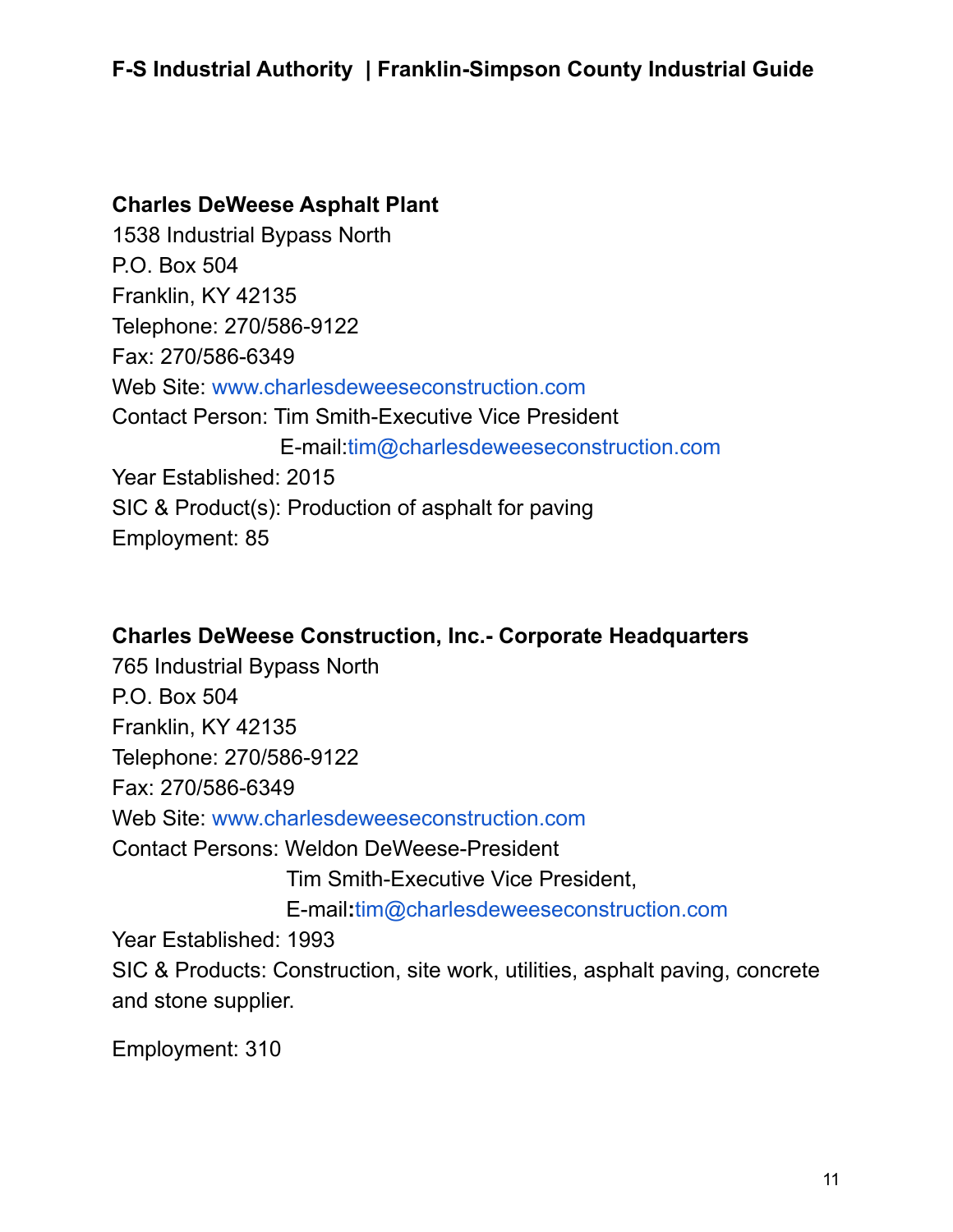#### **Charles DeWeese Construction, Inc., Rock Quarry**

863 Gold City Road P.O. Box 504 Franklin, KY 42135 Telephone: 270/253-5151 270/586-9122 Main Office Web Site: [www.charlesdeweeseconstruction.com](http://www.charlesdeweeseconstruction.com) Contact Persons: Tim Smith-Executive Vice President, [tim@charlesdeweeseconstruction.com](mailto:tim@charlesdeweeseconstruction.com) Year Established: 2014 SIC & Products: Rock, Sand and Limestone Employment: 25

#### **Designed Conveyor Systems**

133 South Street Franklin, KY 42134 Telephone: 833/327-8326 Website: designedconveyor.com E-mail: [customerservice@dscinnovation.com](mailto:customerservice@dscinnovation.com) Contact Person: William (Bill) DeYoung-Director of Customer Service Jennifer Hale-Warehouse Administrator, Ext. 111 Year Established: 2019 SIC & Products: Distribution Employment: 6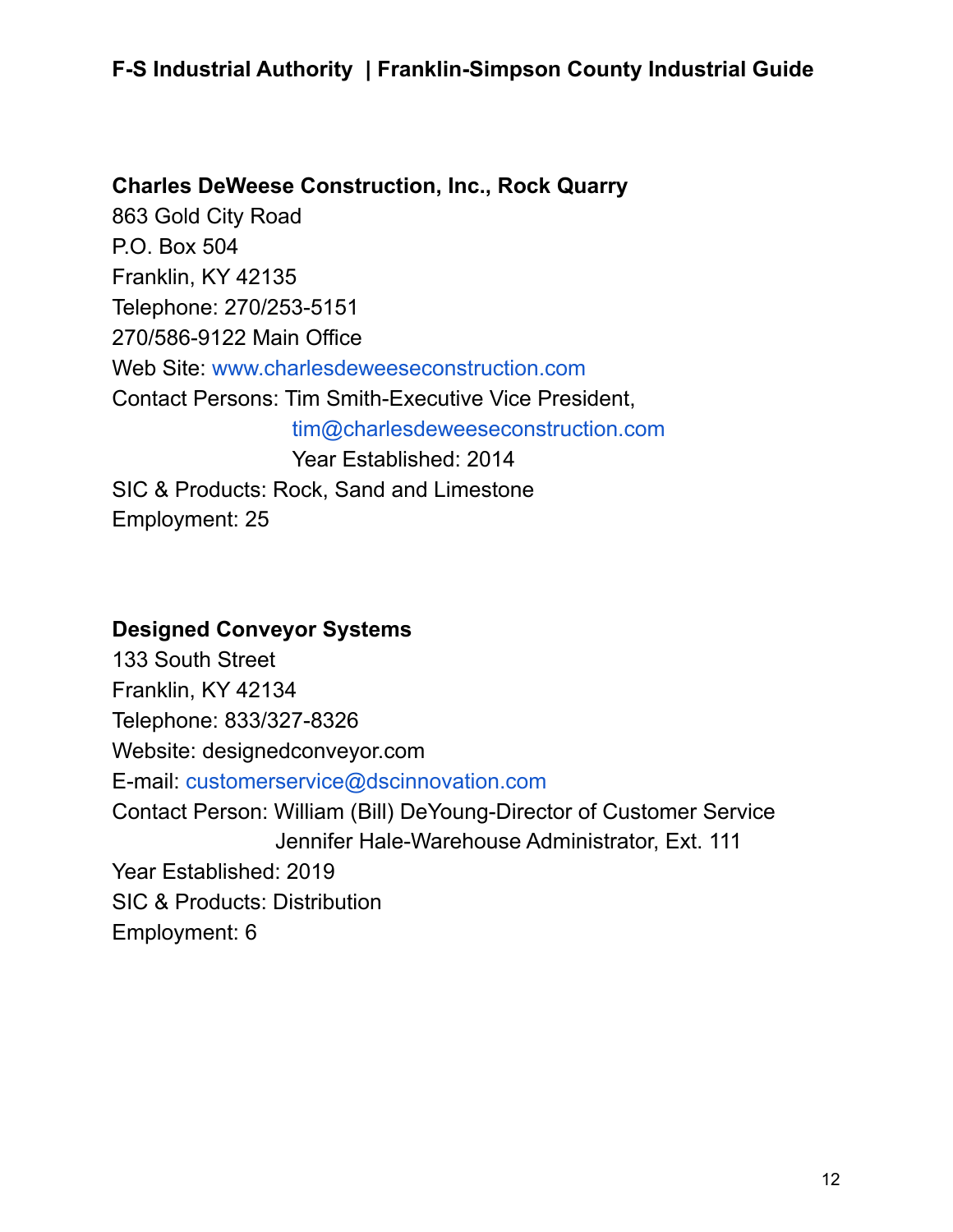#### **Diamond Screw Product Inc.**

39 Brown Rd. Franklin, Ky 42134 Telephone: 270/776-9930 E-mail: [j.massey@diamondscrewproducts.com](mailto:j.massey@diamondscrewproducts.com) [c.durbin@diamondscrewproducts.com](mailto:c.durbin@diamondscrewproducts.com) Contact Person: Jason Massey-General Manager Charlie Durbin-Sales Manager Year Established: 2018 SIC & Products: Industrial Supplier. Fasteners, Cutting Tools Employment:4

#### **Drake Brothers Welding**

624 Brevard Street P.O. Box, 683 Franklin KY 42135 Telephone: 270-586-8634 Fax: 270/586-8634 Contact Persons: Johnny Drake Year Established: 1969 SIC & Product(s): 7692, fabricating, welding & mechanical pipe Employment: 8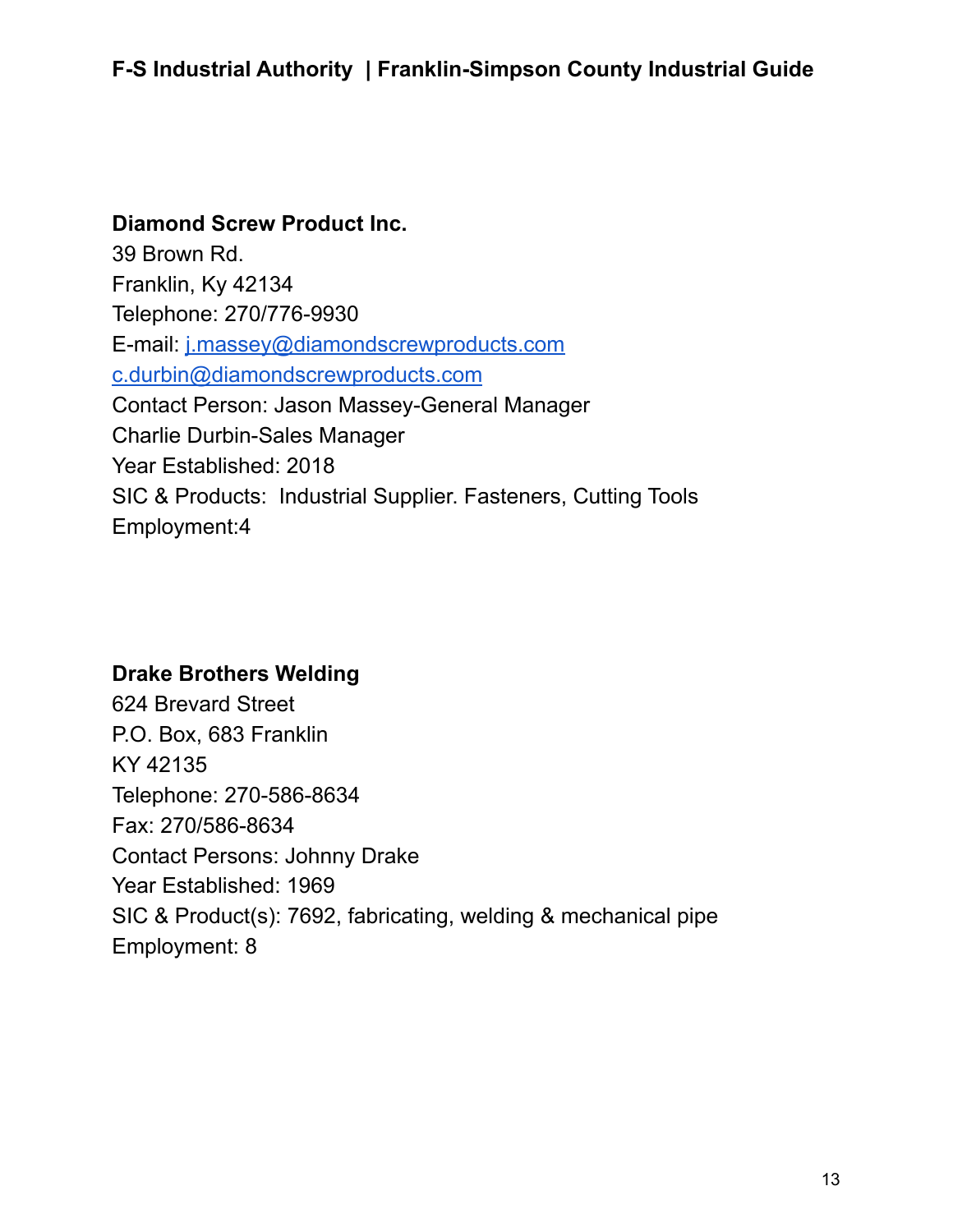#### **Dueling Grounds Distillery**

208 Harding Road Franklin, KY 42134 Telephone: 270/776-9046 E-mail: [madmanager@mac.com](mailto:madmanager@mac.com) Contact Persons: Marc & Anne Dottore, Founders/Owners Web Site: [www.duelinggroundsdistillery.com](http://www.duelinggroundsdistillery.com) Year Established: 2014 SIC & Products: Distillery, Bourbon, Gin, Fruit Liqueurs and Brandy Employment: 8

#### **E.H.Harris Lumber Company**

707 West Madison Street Franklin, KY 42134 Telephone: 270/776-9990 Contact Persons: Brian Butt, Manager Year Established: 2022 SIC & Products: Lumber Distribution Employment: 8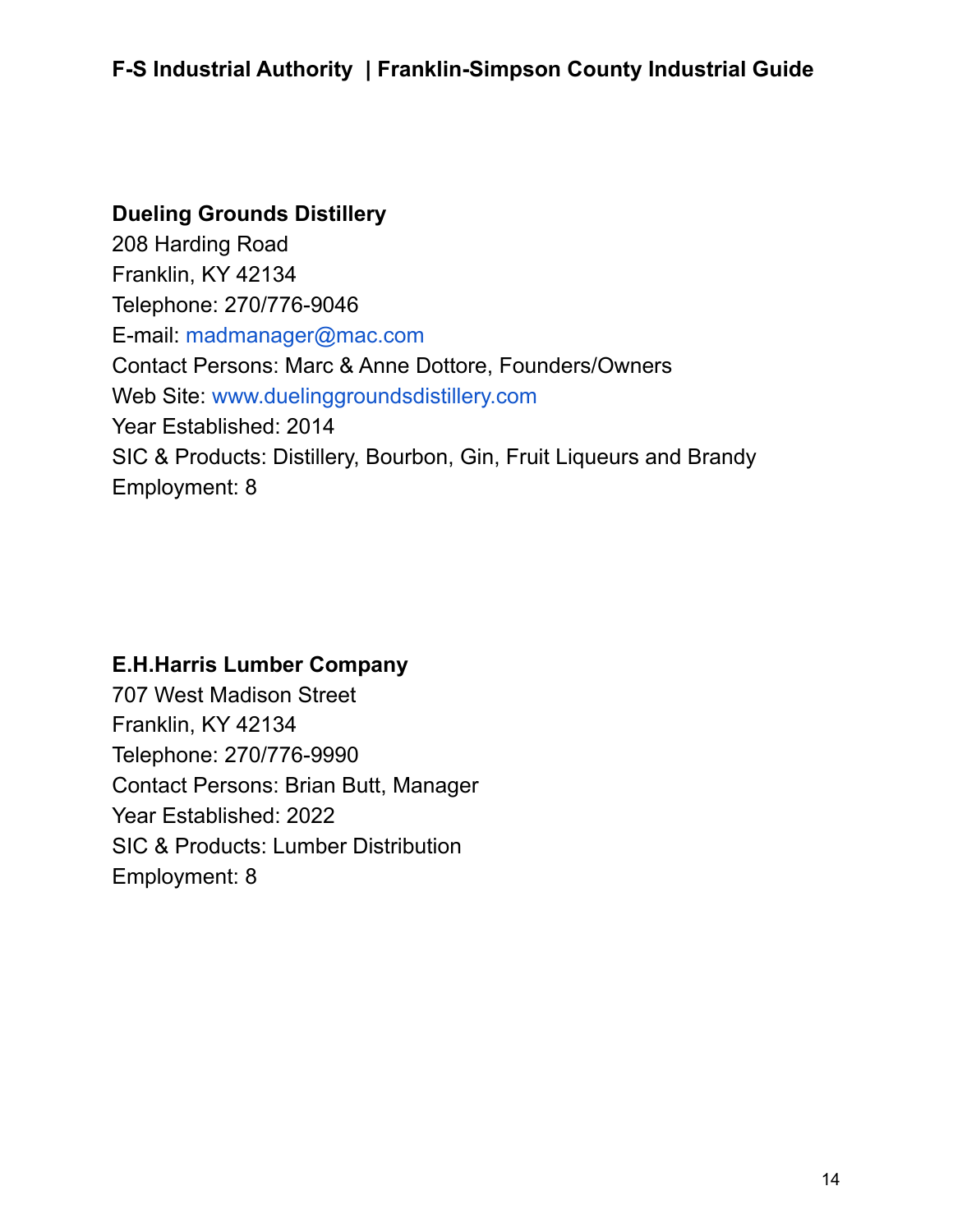#### **Fortiline Waterworks**

335 Trotters Lane Telephone: 270/228-0801 Website: [www.Fortiline.com](http://www.fortiline.com) Email: derek.dunn@fortiline.com Contact Person: Derek Dunn-Branch Manager Year Established: 2020 Employment: 5

#### **Franklin Express, Inc.**

2305 Bowling Green Road P.O. Box 473 Franklin, KY 42135 Telephone: 270/586-3296 Fax: 270/586-3298 Contact Persons: Roy Reasonover Year Established: 1961 SIC & Product: Trucking Employment: 18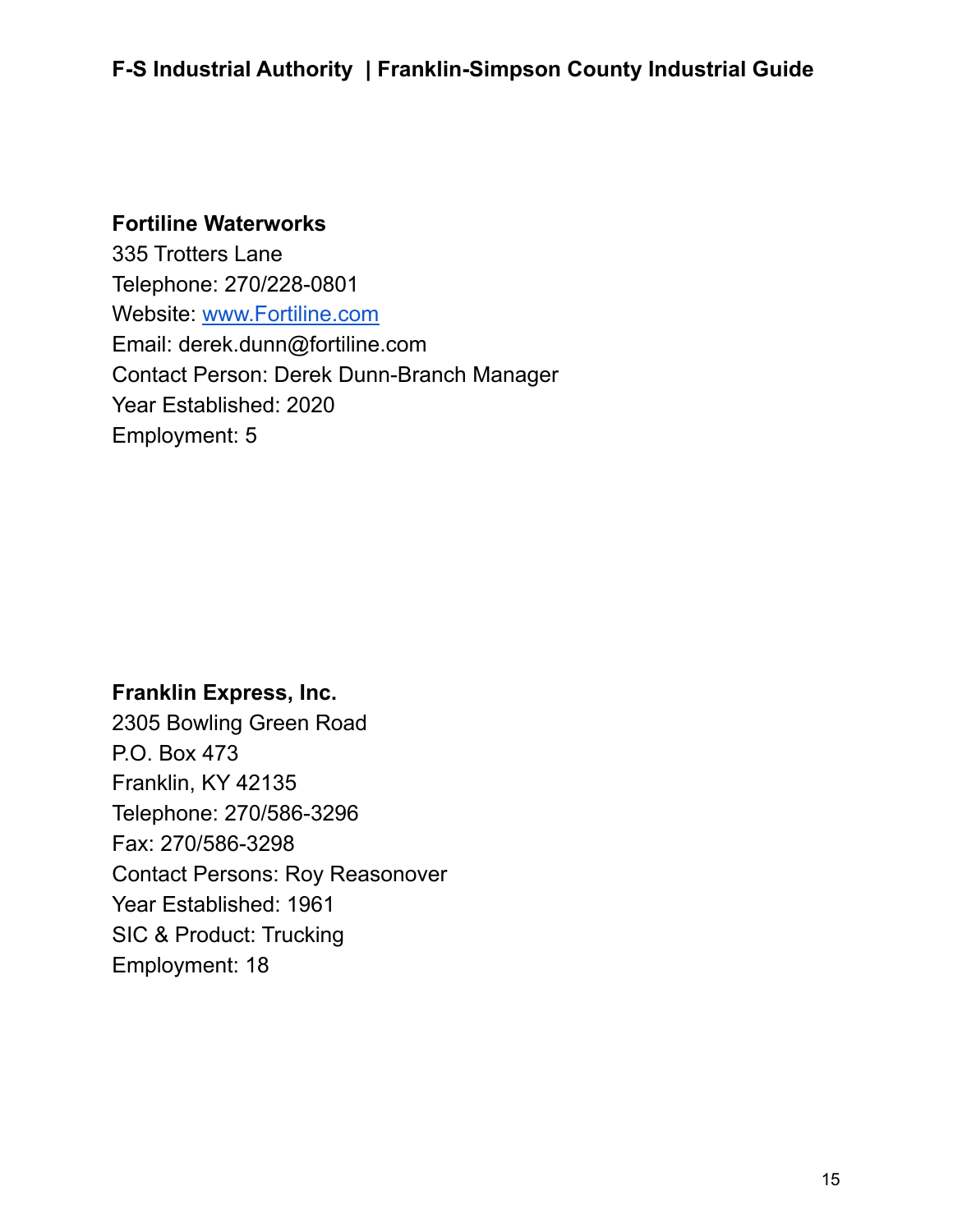#### **Franklin Pallet, Inc.**

116 Ogles Avenue P.O. Box 727 Franklin KY 42135 Telephone: 270/598-0702 Fax: 270/598-0715 Email: frpallet@bellsouth.net Contact Person: David Carver-President Kelly Gregory-Manager Year Established: 1996 SIC & Product(s): Recycled pallets (wood), building new wood pallets Employment: 28

#### **Franklin Precision Industry, Inc.**

3220 Bowling Green Rd. Franklin, KY 42134 Telephone: 270/598-4300 Fax: 270/586-0180 Web Site: [www.fpik.com](http://www.fpik.com) Contact Persons: Kazuhiko Nishimura-President Yasuo Tsumagari-Executive Manager Danny Andrews-Manager Kazuhiro Tanimura-Director of Accounting & Admin. Ashely Haley-HR Generalist Jenna Fullenwider-HR Assistant Year Established: 1989 SIC & Product(s): 3714 & 3711, Automotive Throttle Bodies, Charcoal Canisters & Fuel Pump Modules

Employment: 605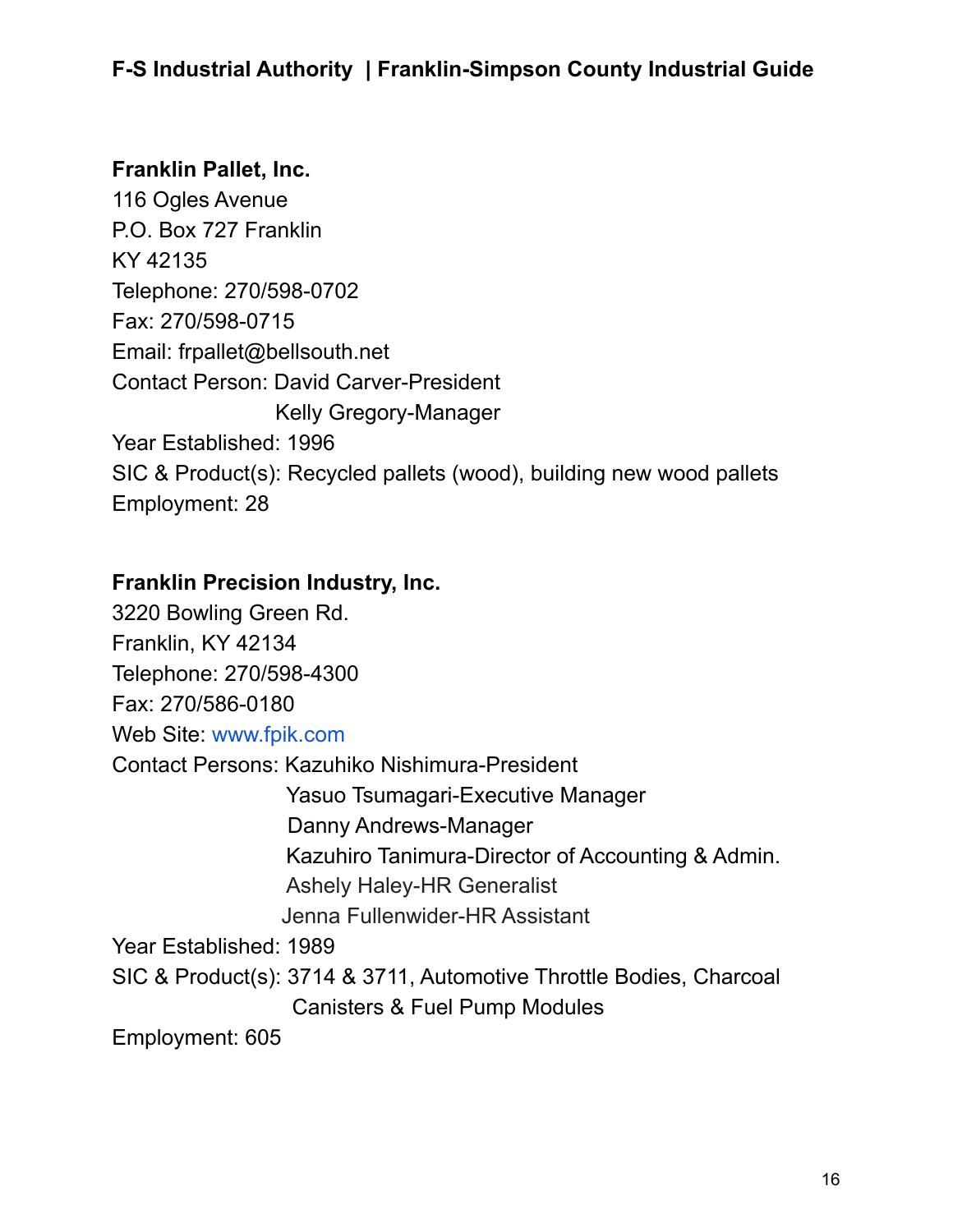#### **Franklin Properties Distribution**

795 North Street PO Box 473 Franklin, KY 42135 Telephone: 270/586-8128 Fax: 270/586-8940 Contact Persons: Roy Reasonover Ron Mantlo Larry Smith-Warehouse Manager Year Established: 1988 SIC & Product: Distribution Employment: 6

#### **Fritz Winter North America LP**

1 Fritz Winter Drive Franklin, KY 42134 Telephone: 270/813-4000 Web Site: [www.fritzwinter.de/en](http://www.fritzwinter.de/en) Contact Persons: Darryl Konsler, CEO Kelly Leeper-Executive Assistant, [kelly.leeper@fritzwinter.us](mailto:kelly.leeper@fritzwinter.us) Rachel White-HR Manager Year Established: 2015 SIC & Product: Brake Discs (Rotors) Employment: 280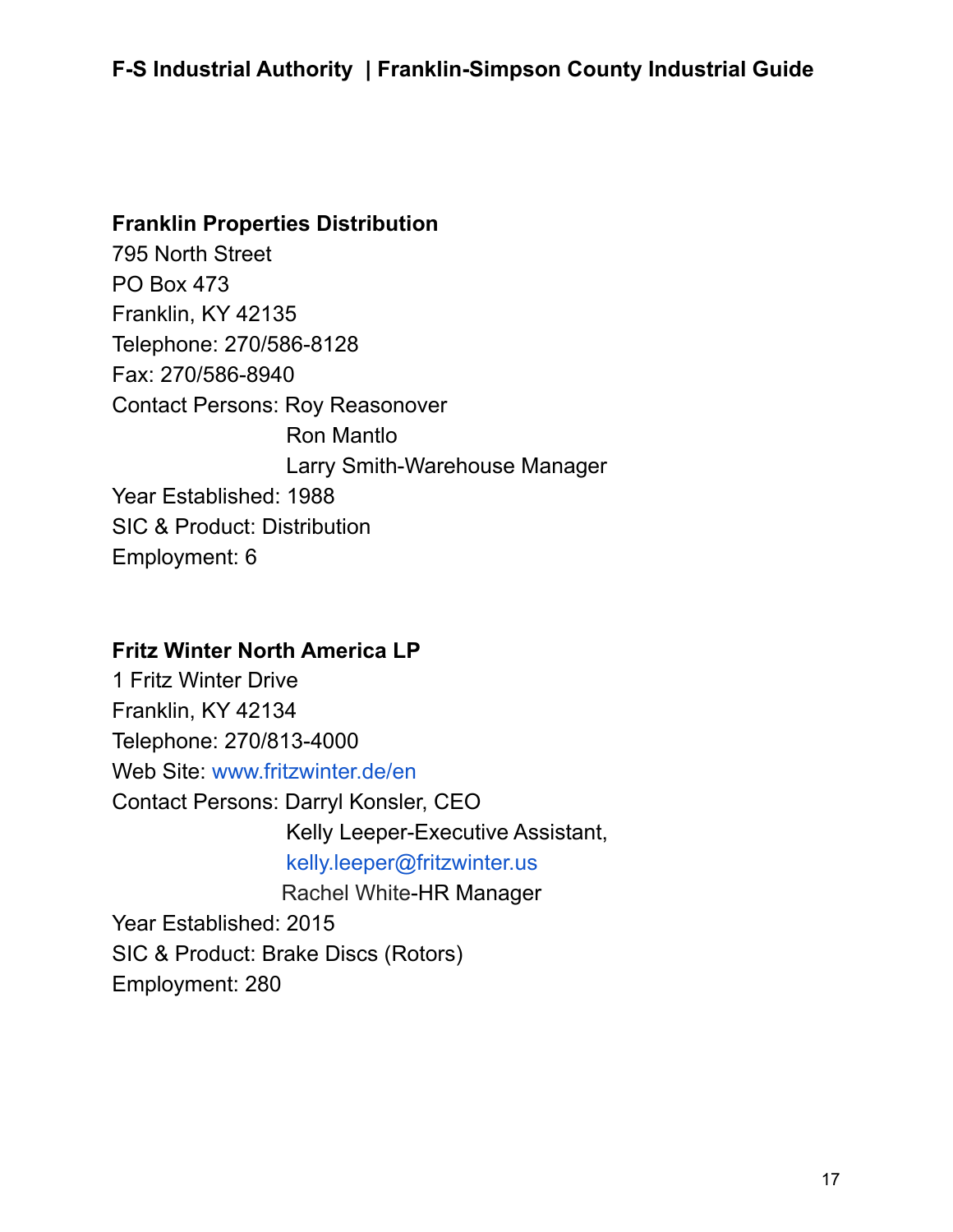### **Garrett Brothers Ready Mix Concrete**

139 Old Nashville Loop 3 Road Woodburn, KY 42170 Phone: 270-495-3650 Contact Person: Bob Firkins, Local Manager Year Established: 2020 SIC & amp; Product: 8232 Ready Mix Concrete Employees: 3

### **Gehret Gages**

1825 Industrial Bypass Road Franklin, Kentucky 42134 P.O. Box 263 Franklin, KY 42135 Telephone: 270-776-9925 Contact Persons: John Gehret IV, President Email: [john.gehret@gehretgage.com](mailto:john.gehret@gehretgage.com) Jessica Gehret, Human Resource Manager Email: jessica.gehret@gehretgage.com Year Established: 2018 SIC & Product: Mechanical Gauges Employment: 11

### **GenRev Labs**

44 Revolution Road - Section B Franklin, KY 42134 Contact Persons: Allan Huang Jon Miller Telephone: 270-282-826 Established: 2022 SIC & Products: Packaging Employment: 60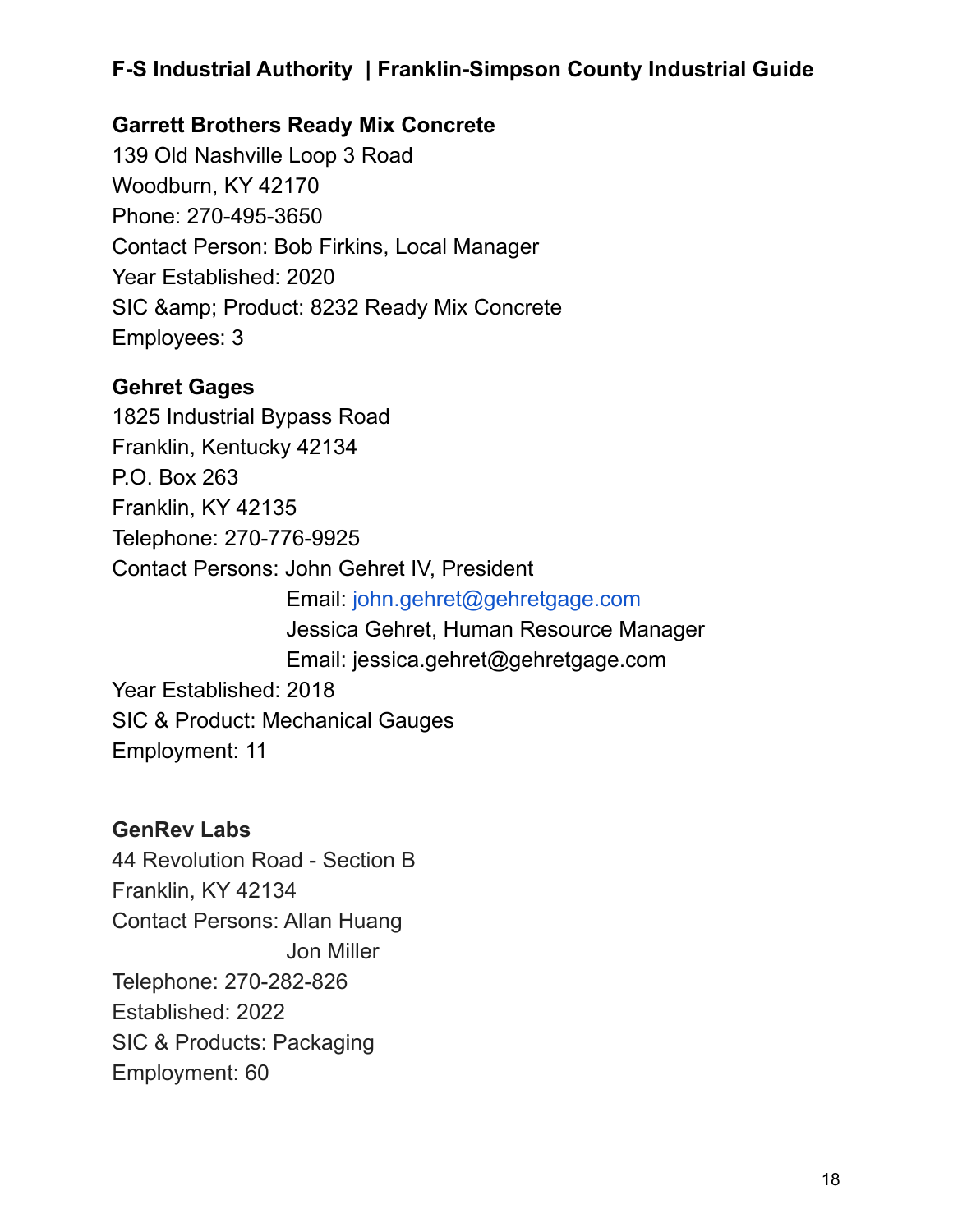#### **Global Specialty Cleaners, Inc.**

703 Global Avenue P. O. Box 104 Franklin, KY 42135-0104 Telephone: 270/586-9033 Fax: 270/586-9959 Contact Person: Andy Burchett, E-mail: [andy.burchett@globalspecialtycleaners.com](mailto:andy.burchett@globalspecialtycleaners.com) Philip Ogles-Sales Year Established: 1986 SIC & Product: Clean covers for robot painters Employment: 14

### **Greif, Inc.** 115 Quail Ridge Road Franklin, KY 42134 Telephone: 270/586-9565 Fax: 270/586-9432 Contact Persons: Scott Gregory-Plant Manager Tommy Lance-Sales Manager Kim Sharer-Administrative Manager Year Established: 1982 SIC & Products: 2679 Paper Cores and Tubes Employment: 42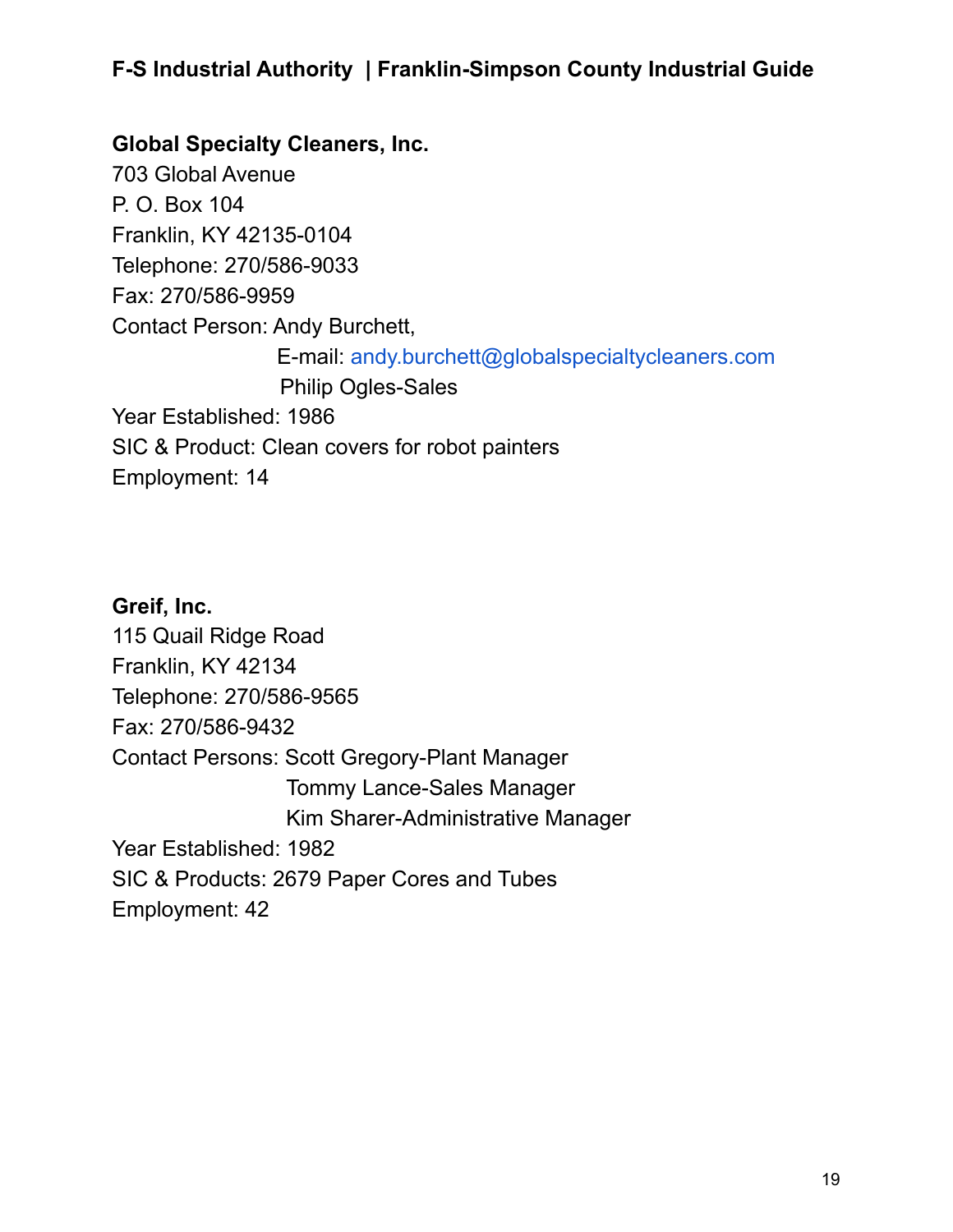#### **Hail and Cotton Tobacco Company**

1013 West Cedar Street Franklin, KY 42134 Telephone: 270/506-1080 Contact Person: Steve Wilkins Year Established: 2010 SIC & Products:Tobacco Distribution and Receiving Facility Employment:12

#### **Hanson Aggregates**

211 Old Nashville Loop 3 Road Woodburn, KY 42170 Telephone: 270/586-8804 Fax: 270/586-0230 Contact Person: Loren Johansen Year Established: 1941 SIC & Products: 3281, manufacture crushed stone Employment: 12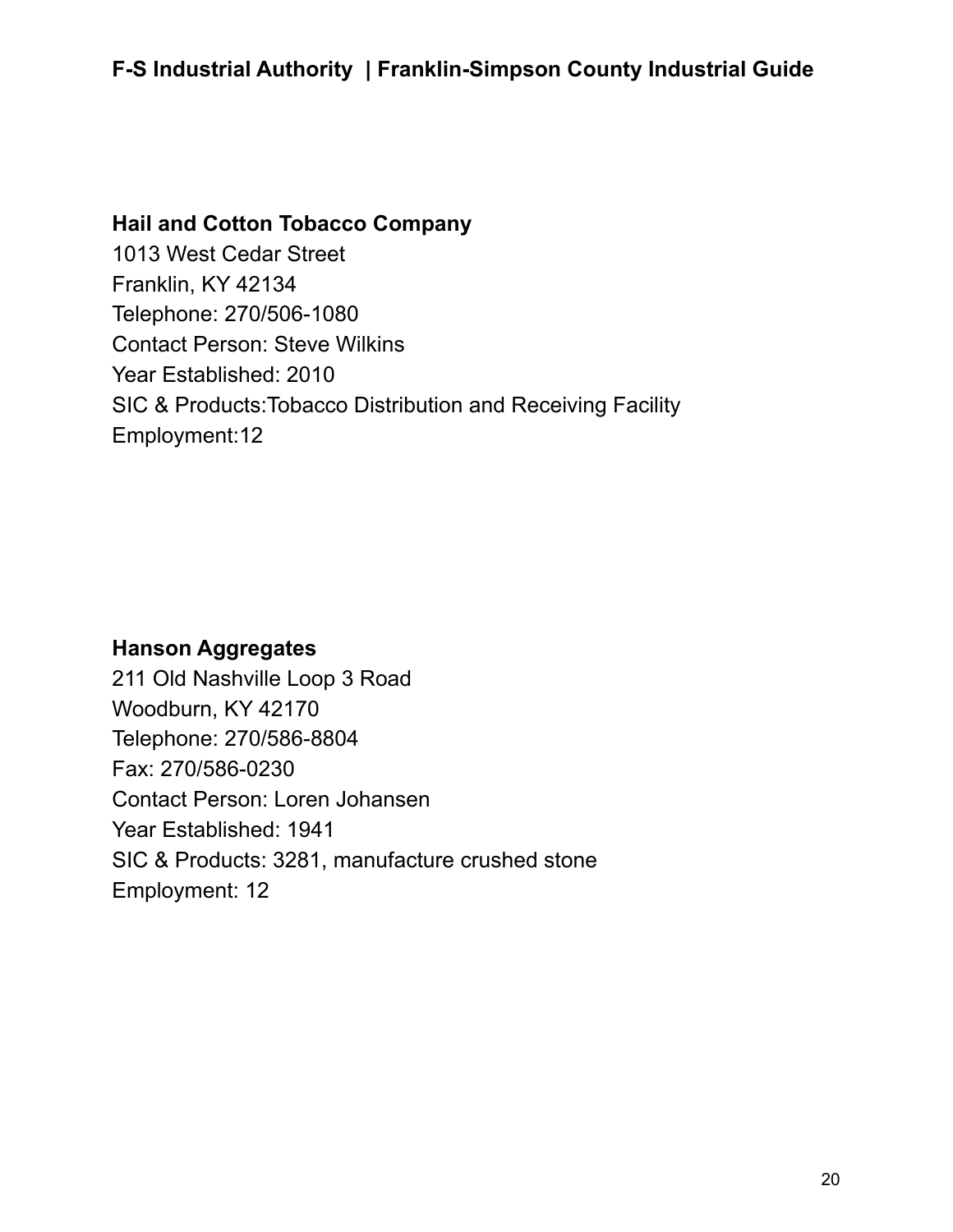### **Harmonic Hot Tub**

3100 Bowling Green Road Telephone: 615/651-8118 Web site: [www.poolandspadepot.com](http://www.poolandspadepot.com) E-mail: [greg.carrell@poolandspadepot.com](mailto:greg.carrell@poolandspadepot.com) Contact Person: Greg Carrell Jerry Lankheet-General Manager Shana Farris-HR Manager Year Established: 2020 Employment: 12

### **Hood Container Organization**

261 Broadway Avenue Franklin, KY 42134

Telephone: 270/598-0505

Fax: 270/598-0576

Web Site: [www.h](http://www.pkgunltd.com)oodcontainer.com

Contacts:

Jeff Holman-Area General Mgr., E-mail: [jeff.holman@h](mailto:jholman@pkgunltd.com)oodcontainer.com

Jeff Shrull-Plant Manager, E-mail:jeff[.shrull@](mailto:jshrull@pkgunltd.com)hoodcontainer.com

Angela Knight-HR Coordinator, [angela.knight@](mailto:aknight@pkgunltd.com)hoodcontainer.com

Chelsea Coleman-Safety/Quality Manager,

E-mail:[chelsea.coleman@h](mailto:ccoleman@pkgunltd.com)oodcontainer.com

Year Established: 1997

SIC & Product(s): 2653, Corrugated Boxes, Contract Packaging, Shipping Supplies, Foam Dunnage

Employment: 50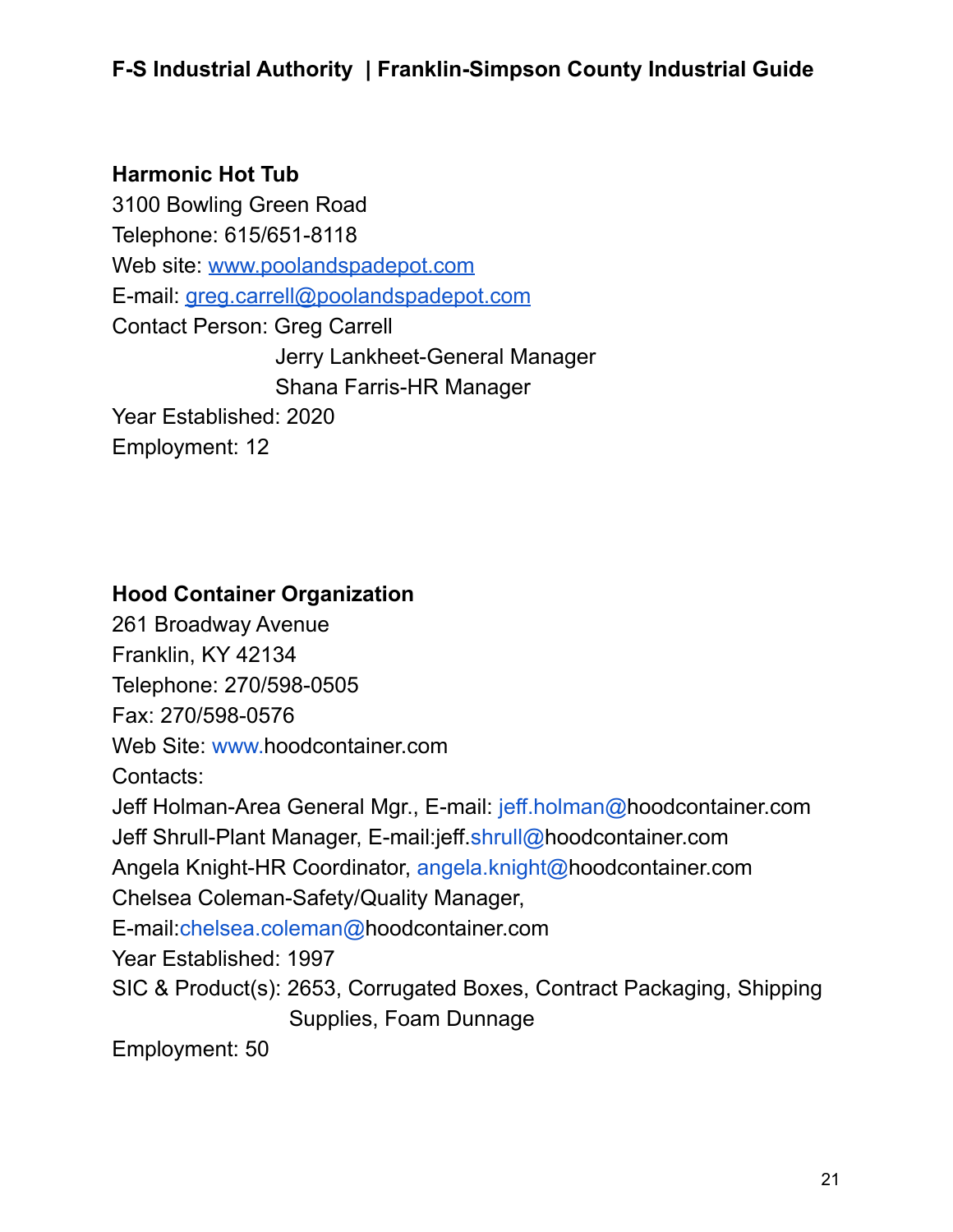### **IMI (Irving Materials, Inc.)**

1440 Industrial Bypass North Franklin, KY 42134 Telephone: 270/586-9400 Fax: 270/586-9406 Contact Person: Dustin Forest-Plant Manager Year Established: 1968 SIC & Product: 3273 Ready-mix concrete Employment: 3

**JEI, Inc.** 211 Commerce Street, Building B Franklin, KY 42134 Telephone: 502-408-9877 Contact: Sway Munoz Email: sway@jettnc.net Year established: 2022 SIC product: Recycling Employment: 5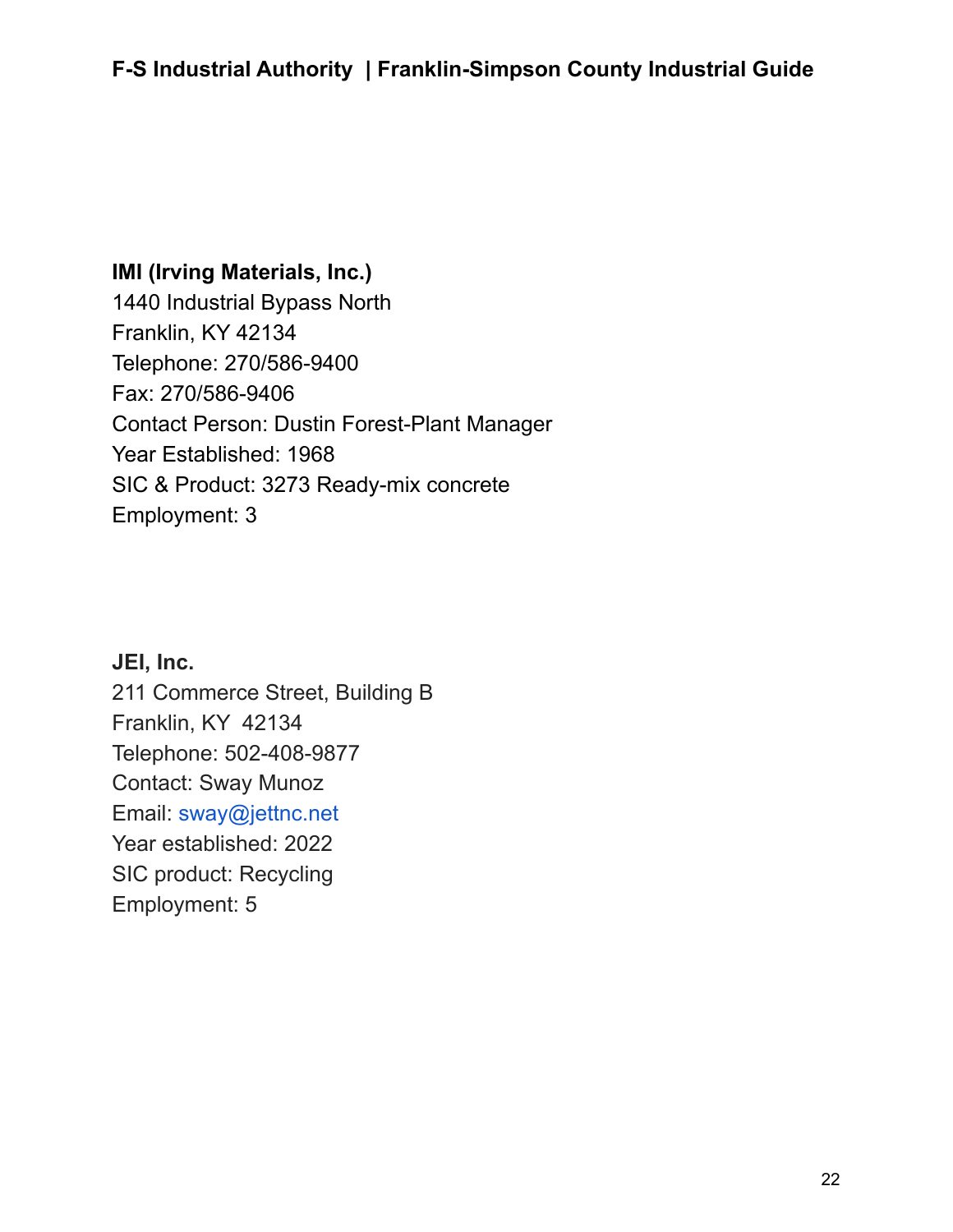#### **Kentucky Blu**

301 Robey Street Franklin, KY 42134 Telephone: 270/253-1000 Web Site: Kentuckyblu.com E-mail: Info@kentuckyblu.com Contact Persons: Paul Luster, PaulLuster@kentuckyblu.com Year Established: 2019 SIC & Products: CBD, CBN & CBG Retail products Employment: 4

### **Key Oil Company**

376 Reasonover Drive P.O. Box 2809 Franklin, KY 42135 Telephone: 270/586-8283 Fax: 270/586-3112 Web Site: [www.keystops.com](http://www.keystops.com) Contact Persons: Charles Key-President, E-mail**:**[ckey@keystops.com](mailto:ckey@keystops.com) Darrell Kington, Vice President of Lubricants, E-mail[:dkington@keystops.com](mailto:dkington@keystops.com) Tommy Williams, Vice President of Fuel, E-mail[:twilliams@keystops.com](mailto:twilliams@keystops.com) Jennifer Sanford, Human Resources Manager, E-mail[:jsanford@keystops.com](mailto:jsanford@keystops.com) Year Established:1965 SIC & Products: Distributor of oil and petroleum Employment: 125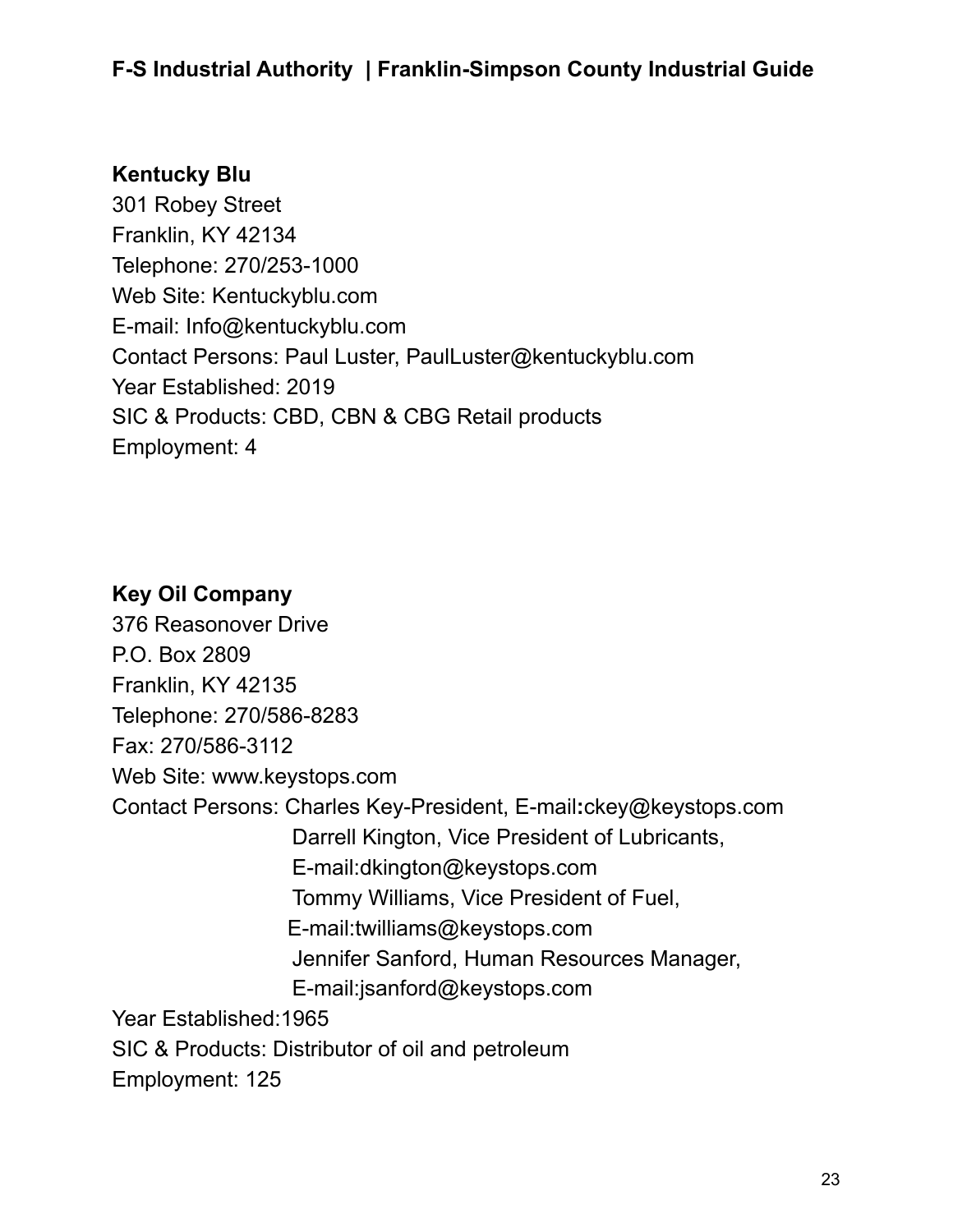#### **Kleencut Technologies**

2076 Industrial By-Pass Franklin, KY 42134 Telephone: 270/495-7700 Fax: 270/586-4004 Website[:www.kleencuttechnologies.com](http://www.kleencuttechnologies.com) Contact Person: John Arney, E-mail: [john@kleencuttechnologies.com](mailto:john@kleencuttechnologies.com) Year Established: 2016 SIC & Product(s): Laser & water jet cutting Employment: 5

#### **M&M Manufacturing, Inc.**

709 Sportsman Lake Road Franklin, KY 42134 Telephone: 270/586-8208 Fax: 270/586-6424 Website: [www.m-mmanufacturing.com](http://www.m-mmanufacturing.com) Contact Persons: Jennifer McBride-President, E-mail: [Jennifer@m-mmanufacturing.com](mailto:Jennifer@m-mmanufacturing.com) Year Established: 1988 SIC & Product(s): 3444, Custom metal, aluminum and stainless steel fabricating Employment: 9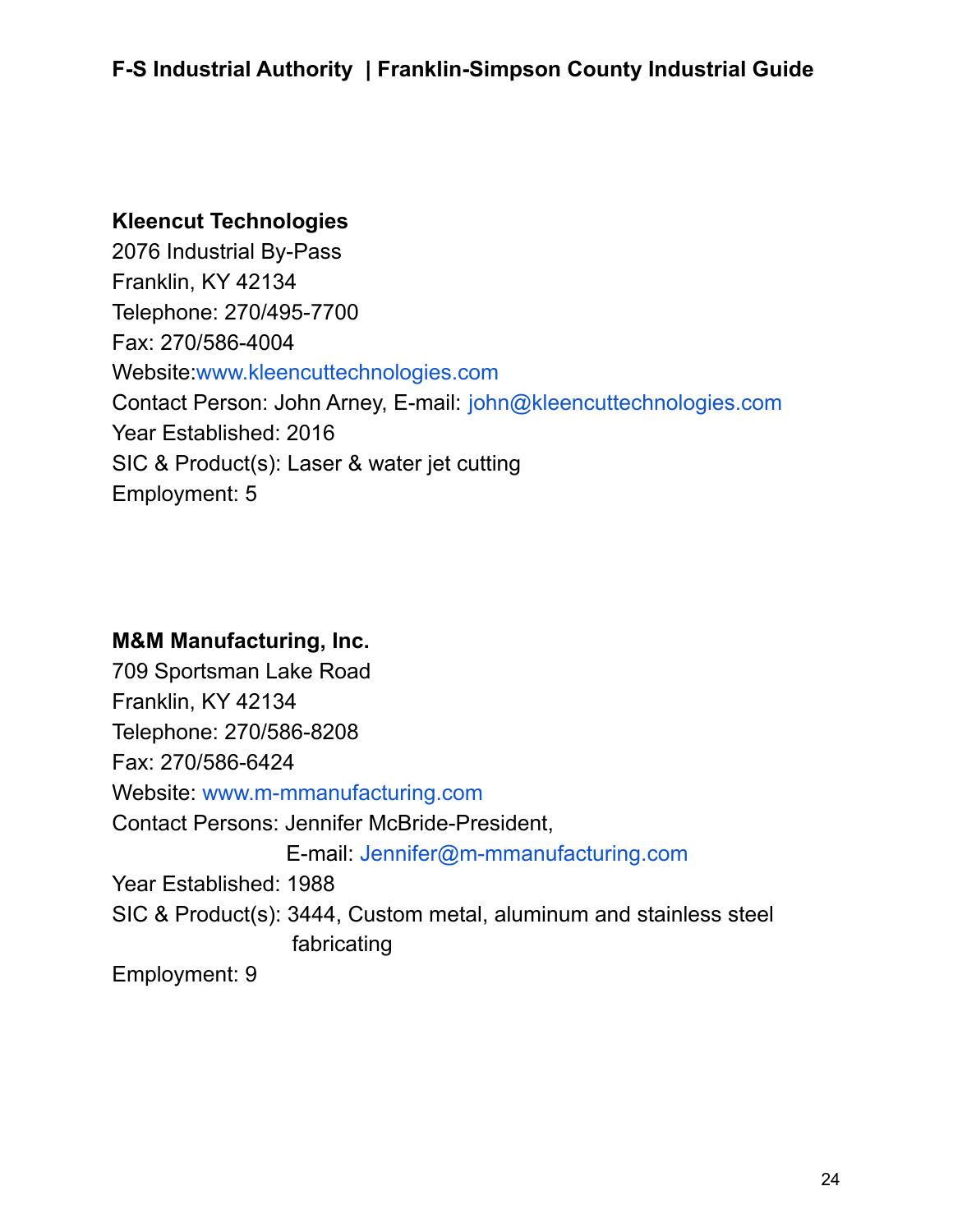#### **Matalco**

300 Brown Road Franklin, KY 42134 Year Established: 2022 SIC & Products: Aluminum Ingots *Under Construction*

#### **Meritor**

115 Ogles Avenue Franklin, KY 42134 Telephone:270/598-0721 Fax: 270/598-0760 Web Site: www.meritor.com Contact Persons:Robert Hill- Site Manager Elizabeth Berry, HR Manager Year Established: 1996 SIC & Products: 3069, Truck Brake Components Employment: 36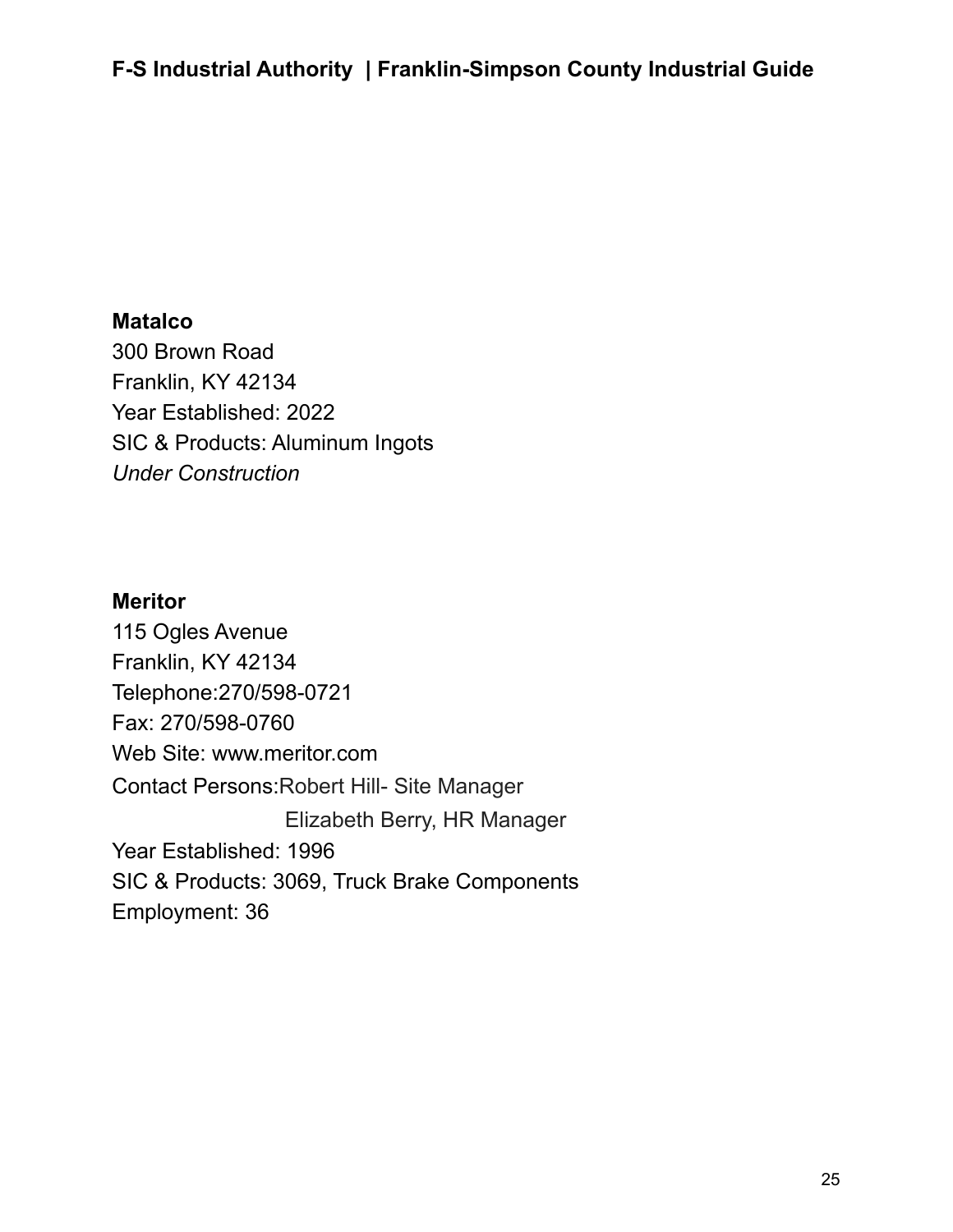### **MultiTech Industries** 87 Raines Drive Franklin, KY 42134 Telephone: 270/586-9700 Fax:270/586-9709 Web Site: [www.multitechind.com](http://www.multitechind.com) Contacts: John Eaton-Plant Manager John Kinney-Maintenance Supervisor, [johne@multitechind.com](mailto:mky@multitechind.com) Year Established: 2013 SIC & Products: Automotive Component Supplier-Fasteners & Cold Headed, Components, Progressive Die Stampings, Machined Components, Springs, Wire Forms and Tubing Employment: 28

#### **New Mather Metals, Inc.**

326 Page Drive Franklin, KY 42134 Telephone: 270/598-5900 Fax: 270/598-5950 Web Site: [www.nhknewmathermetals.com](http://www.nhknewmathermetals.com) Contact Persons: Yasuhiko "Yas"Kogetsu-President CEO Aaron Best-Plant Manager, E-mail: [Aaron.best@nhkusa.com](mailto:Aaron.best@nhkusa.com) Rayna Falls- HR Manager, E-mail: [Rayna.falls@nhkusa.com](mailto:Rayna.falls@nhkusa.com) Year Established: 2001

SIC & Product(s): Stabilizer bars for automotive industry Employment: 475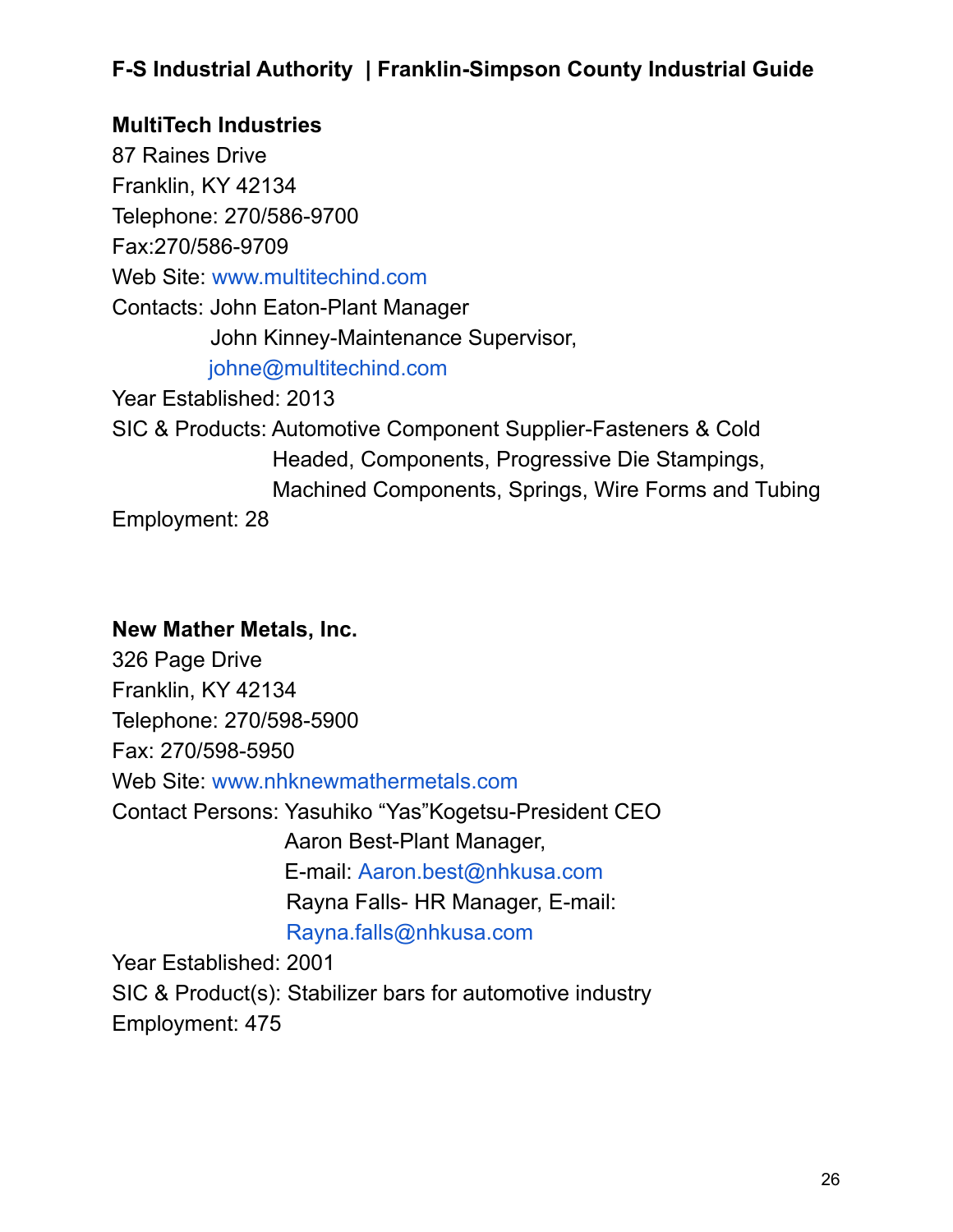#### **ON7**

87 Brown Road Telephone: 615/626-1888 E-mail: [ON7Logistics@gmail.com](mailto:ON7Logistics@gmail.com) Contact Person: Ryan Walther Year Established: 2020 Employees: 7

#### **Paradise Marine, Inc.**

600 Harding Road P.O. Box 525 Franklin, KY 42135-0525 Telephone: 270/586-3207 Fax: 270/586-7323 Website: [www.paradisemarineinc.com](http://www.paradisemarineinc.com) Contact Persons: Jennifer McBride-President, Jason Owens-Secretary/Treasurer Jeff Owens-Production Manager, Dana Johnson-Assistant Secretary E-mail:[paradisemarinein@bellsouth.net](mailto:paradisemarinein@bellsouth.net) Year Established: 1981 SIC & Product(s): 3442, 3429, Bow rails, floor storage rings, swim ladders, transom trim, stern rails & grab rails; misc. marine parts, console rails & T-Tops Employment: 9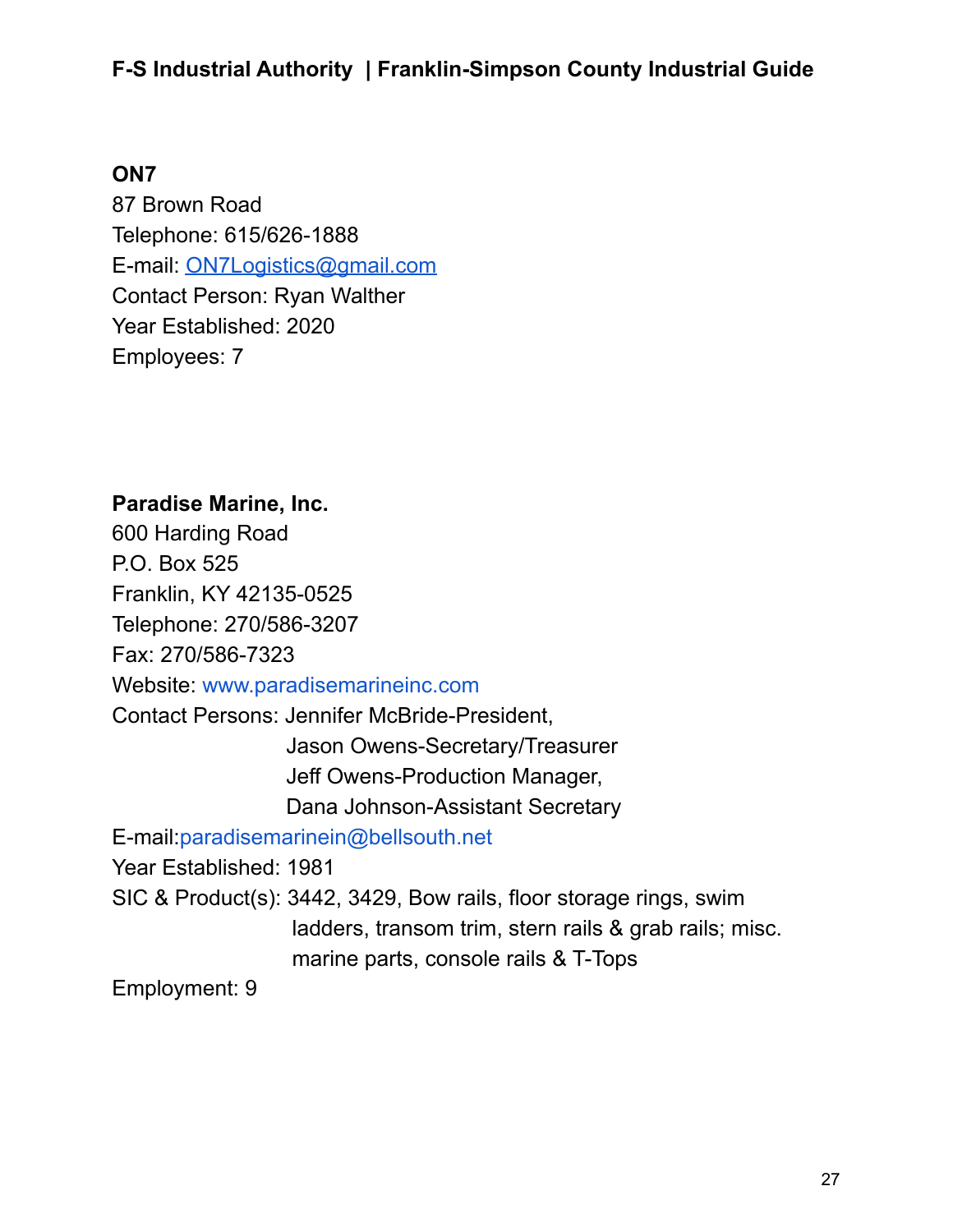### **Patriot Gauges**

3 Washington Way Franklin, KY 42134 Telephone: 270/813-1156 Fax: 270/813-1157 Contact Persons: Ron Coomes-Owner Janet Brasher-Plant Manager Year Established: 2004 SIC & Product(s): Service industry dealing in aftermarket automotive parts Employment: 12

#### **PlastiCycle**

Washington Way Franklin, KY 42134 Contact Persons: Tony Corso Year Established: 2020 SIC & Product(s): Recycled Plastic *Under Construction*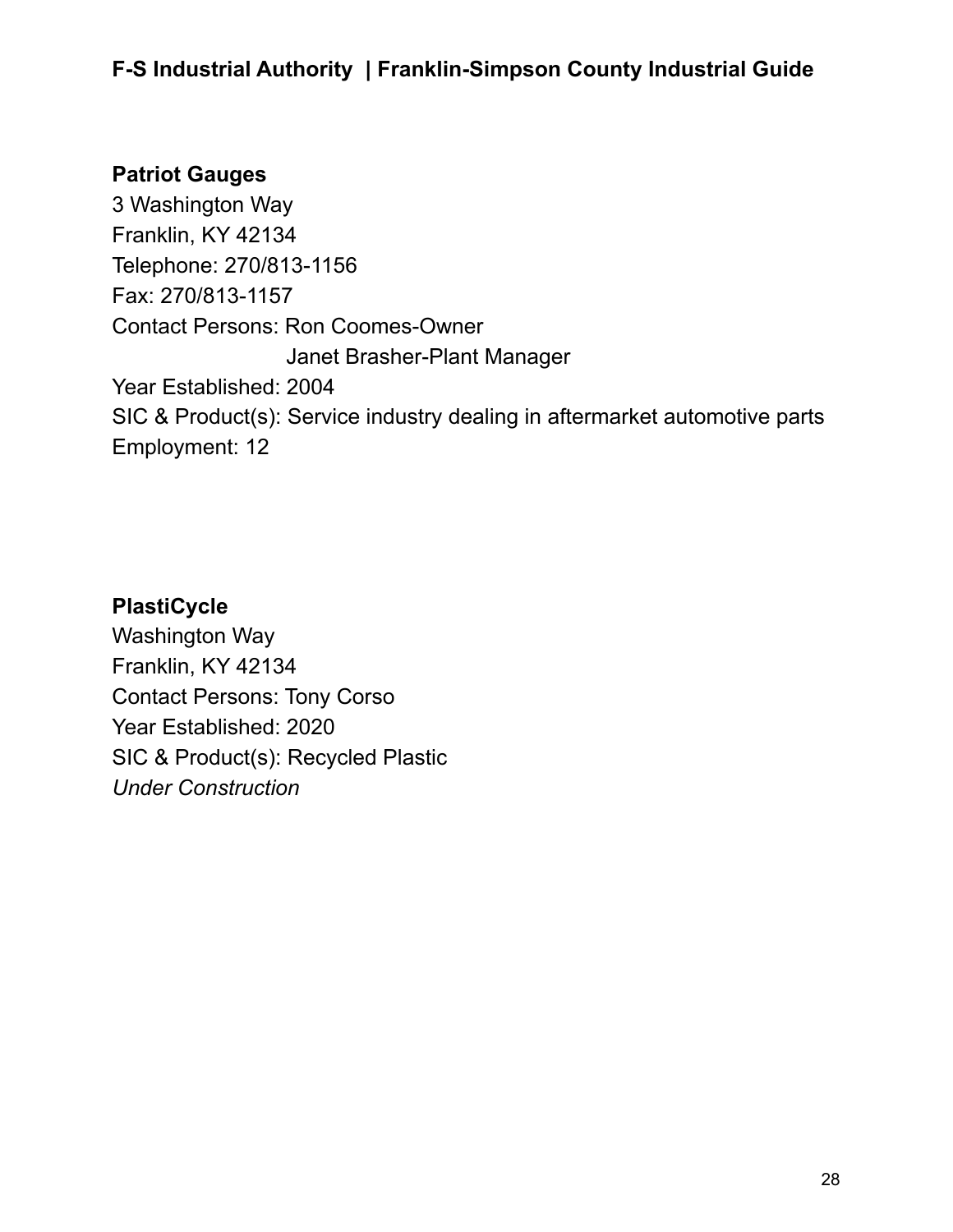**Power Tec Solutions International** 44 Revolution Road Franklin, KY 42134 Telephone: 270/813-1110 Web site: [www.powertech.net](http://www.powertech.net) Contact Person(s): Maja Sahanic-Director of Operations Todd Calvert-Director of Logistics Year Established: 2016 SIC & Product(s): Distribution of fiber optic products Employment: 8

**Precision Strip** 4001 Hardison Road Woodburn, KY 42170 Telephone: 270/542-6100 Fax: 270/542-6160 Web site: [www.precision-strip.com](http://www.precision-strip.com) Contact Person: Joe Vincent-Plant Manager Dalton Furlow-HR Manager SIC & Product(s): 7389, metal slitting and shearing Employment: 80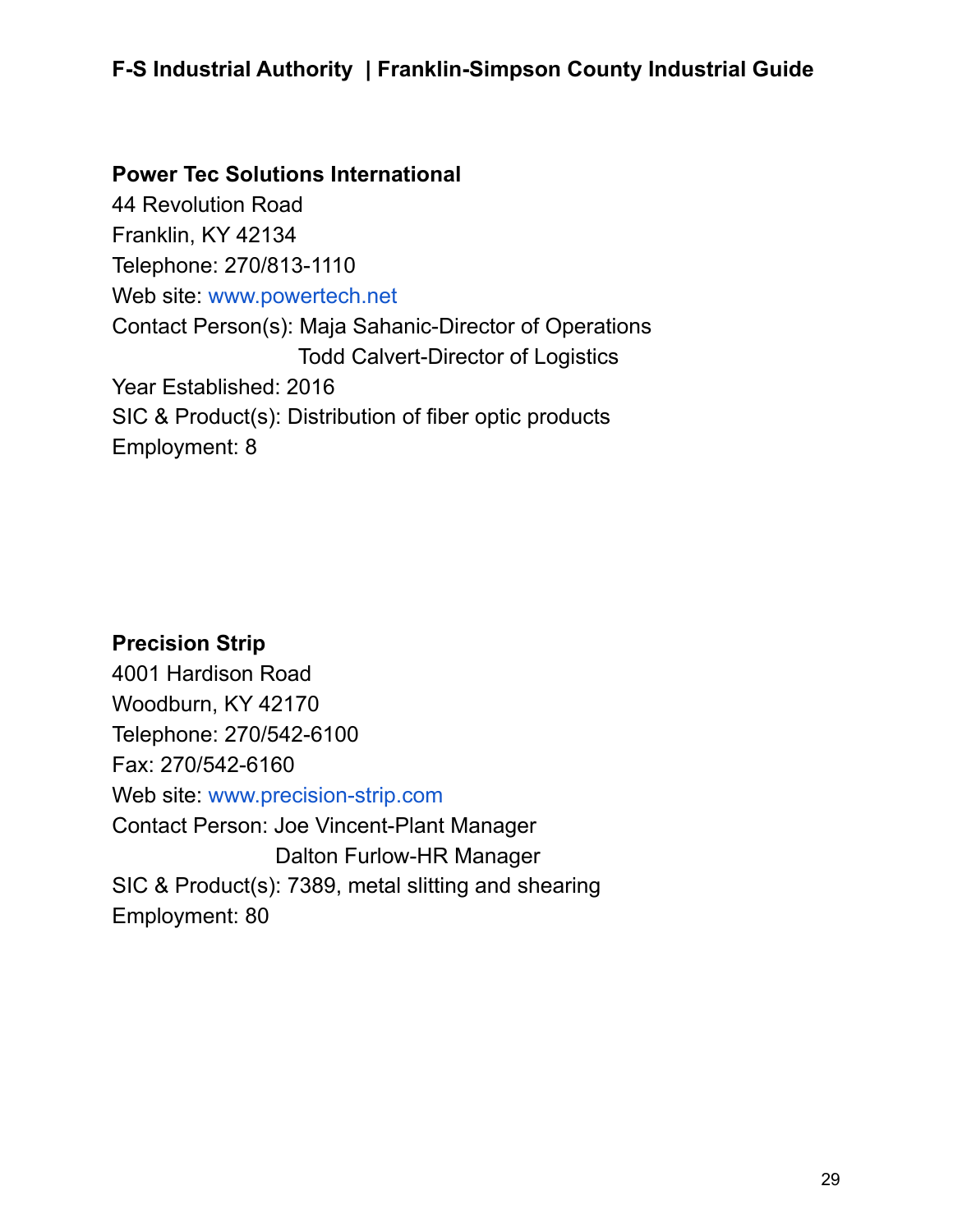#### **Precision Power**

95 Brown Road Franklin, KY 42134 Telephone: 270/776-9903 Website: [www.precisionpowersolutions.com](http://www.precisionpowersolutions.com) Contact Person: Drew Hardin, President, [drewhardin@precisionpwr.net](mailto:drewhardin@precisionpwr.net) Year Established: 2019 SIC & Product (s): International distributor of telecommunications power and UPS solutions Employment: 15

#### **Premium Services**

75 Raines Drive P.O. Box 1487 Franklin, KY 42135 Telephone: 270/586-0090 Web site: [www.premiumservicesky.com](http://www.premiumservicesky.com) Contact Persons: John Hicks-Operations Manager, E-mail: [john.hicks@premiumservicesky.com](mailto:john.hicks@premiumservicesky.com) Mike Jones, General Manager, E-mail: [mike.jones@wwt-bg.com](mailto:mike.jones@wwt-bg.com) Year Established: 2011 SIC & Product(s): 3rd party containment, sorting and rework Employment: 60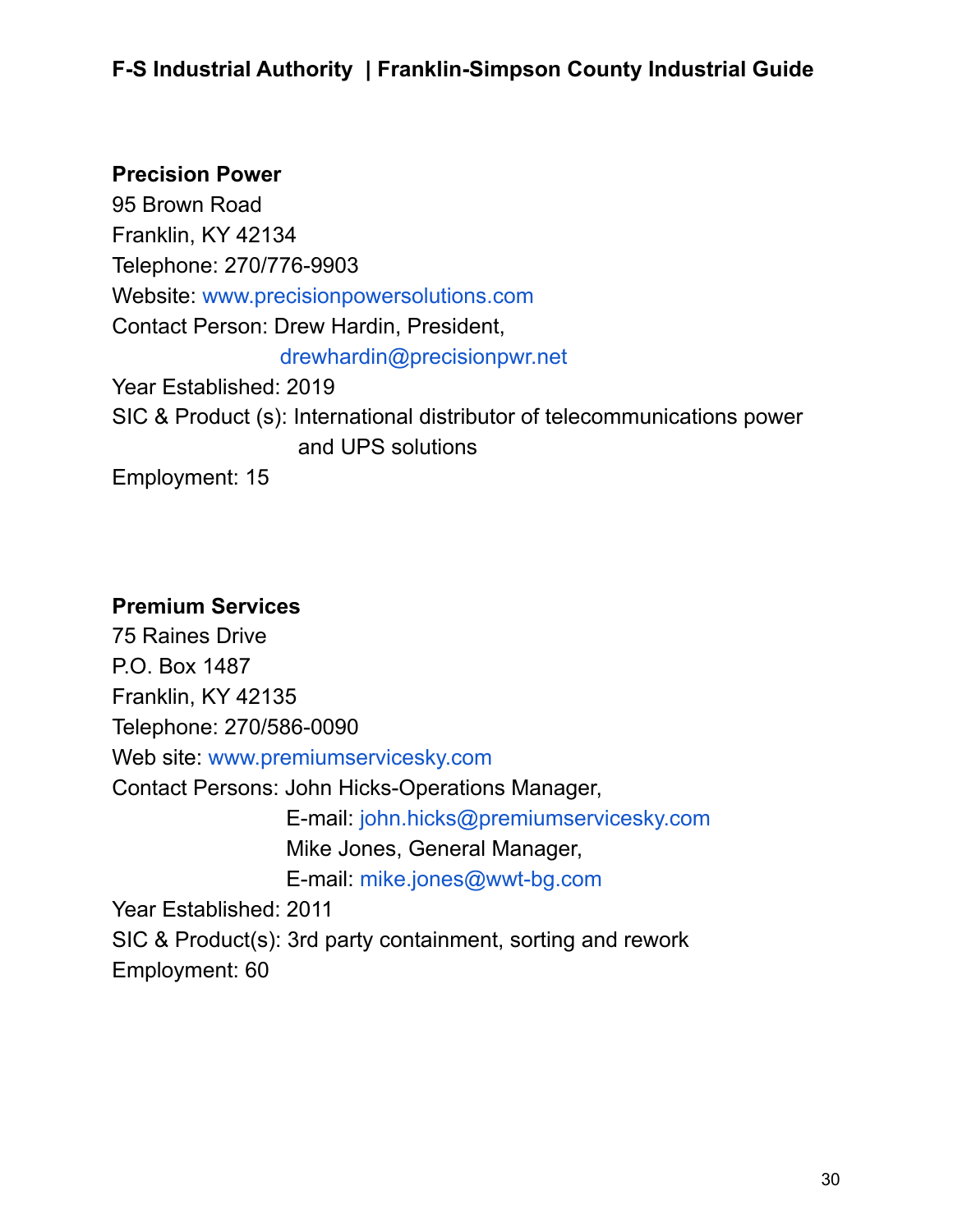**Quick Draw Tarpaulin Systems** 141 Quick Draw Drive Franklin, KY 42134 Telephone: 270/586-9333 Fax: 270/586-4888 Web Site: [www.quickdrawtarps.com](http://www.quickdrawtarps.com) Contact Persons:Brad Freeman-Branch Manager Kayla Ingram-Office Manager Brian Scott Freeman-Sales Year Established: 2006 SIC & Product: Rolling tarp system for trailers Employment: 11

**R3 Industrial** 215 East Cedar Street Franklin, KY 42134 Telephone: 270/586-3221 Fax: 270/586-0177 Web Site: [www.r3-industrial.com](http://www.r3-industrial.com) Contact Person: Harold Gates Tracy Yoekem-Office Manager Year Established: 2001 SIC & Products: Recondition work gloves, clean printer towels, environmental, oil absorbent cleaning Employment: 30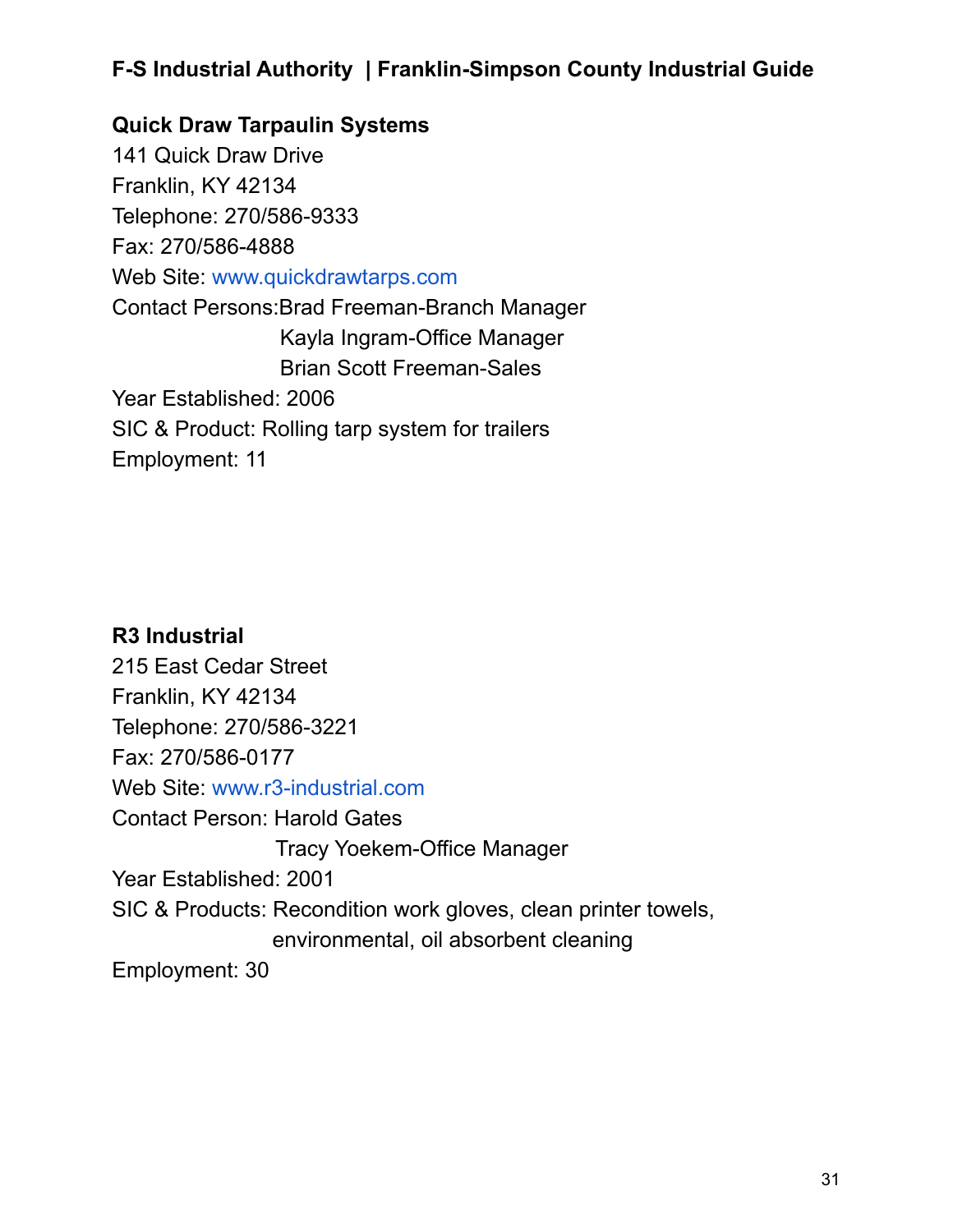#### **Redi Rock**

894 Federal Street Franklin, KY 42134 Telephone: 502/538-6820 Contact Person(s): Irvin Vittitow-Owner Chris Bartlett-Plant Manager Year Established: 2015 SIC & Product: Retaining wall manufacture for highways Employment: 5

#### **R. J. Corman Distribution Center**

4107Hardison Road Woodburn, KY 42170 Telephone: 270/542-7300 Cell: 270/847-3100 Fax: 270/542-7363 Web Site: [www.rjcorman.com](http://www.rjcorman.com) Contact Persons: Bobby Guffy-Business Manager, E-mail**:**[bobby.guffy@rjcorman.com](mailto:bobby.guffy@rjcorman.com) Year Established: 1987 SIC & Product(s): Distribution Center Employment: 12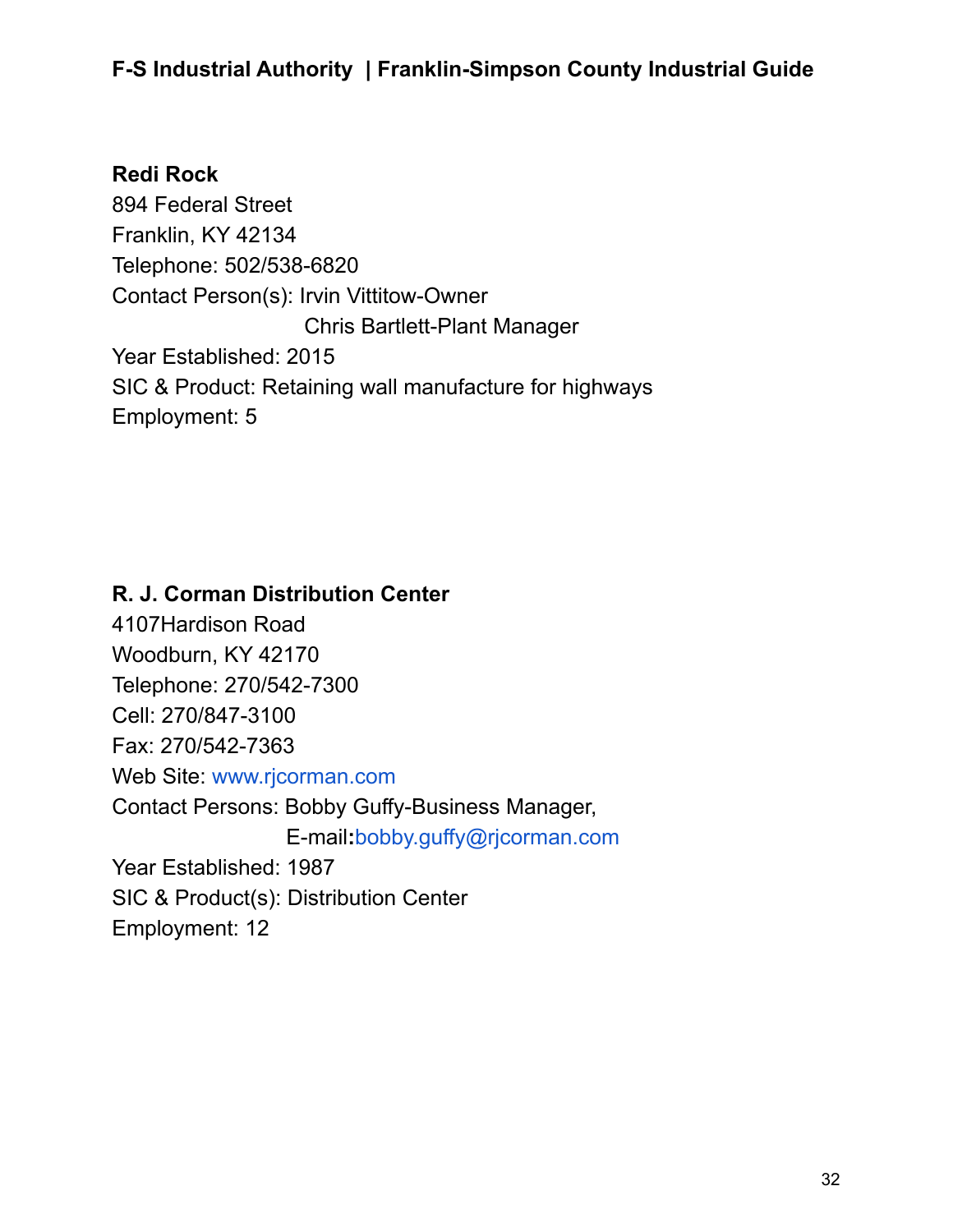#### **RKW North America, Inc.**

270 Reasonover Drive Franklin, KY 42134 Telephone: 270/598-7700 Fax: 270/598-7711 Web Site: [www.rkw-group.com](http://www.rkw-group.com) Contact Persons: Matt O' Sickey-Interim General Manager Tabbatha Lottes-HR Manager Year Established: 2000 SIC & Product: Polyethylene films Employment: 134

#### **Shyne Labs**

480 Reasonover Drive Franklin, KY 42134 Telephone: 270-282-8267 Web Site: [www.shynelabs.com](http://www.shynelabs.com) E-mail: [sales@shynelabs.com](mailto:sales@shynelabs.com) Contact Person: Allan Huang Jon Miller Year Established: 2020 SIC & Product(s): 3999, Hemp Extracts and Retail Hemp Products Employment: 50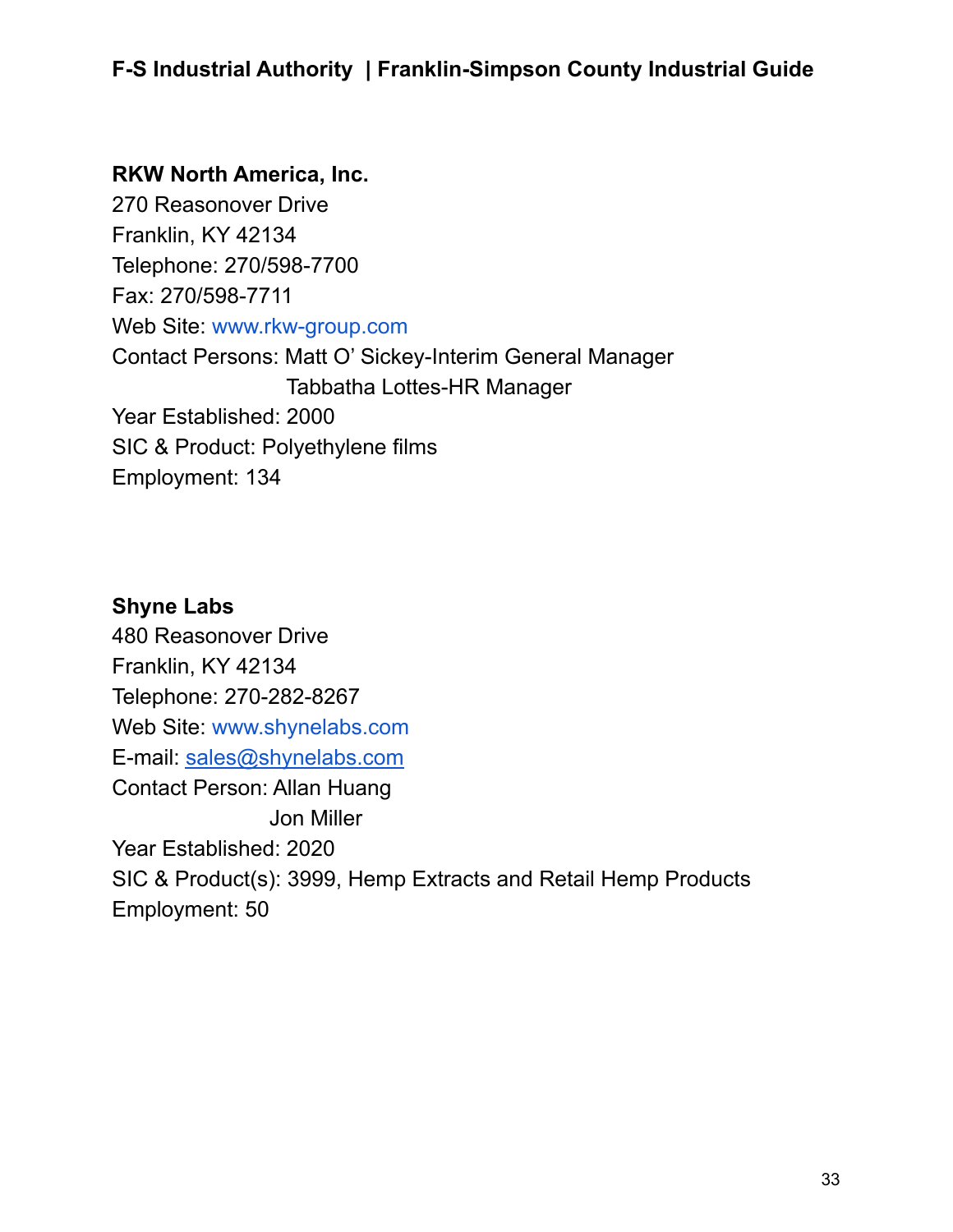### **Silgan Plastics Corporation**

715 Orange Street Franklin, KY 42134 Telephone: 270/586-7144 Fax: 270/586-1628 HR Fax: 270/586-7113 Web Site: [www.silganplastics.com](http://www.silganplastics.com) Contact Persons: Marty Gregory-Manufacturing Manager, [marty.gregory@silganplastics.com](mailto:marty.gregory@silganplastics.com) Lynn Gruber-Human Resources Business Partner [lynn.gruber@silganplastics.com](mailto:lynn.gruber@silganplastics.com) Crystal Oliver-Plant Accountant [crystal.oliver@silganplatics.com](mailto:crystal.oliver@silganplatics.com) Year Established: 1978 SIC & Product: 3085 Plastic Bottles

## **Simplot Grower Solutions**

Employment: 115

6007 Bowling Green Road Franklin, KY 42134 Telephone: 270/796-2680 Web Site: [www.pinnacleag.com](http://www.pinnacleag.com) Contact Persons: Smith Sexton Year Established: 2016 SIC & Product(s): Employment: 10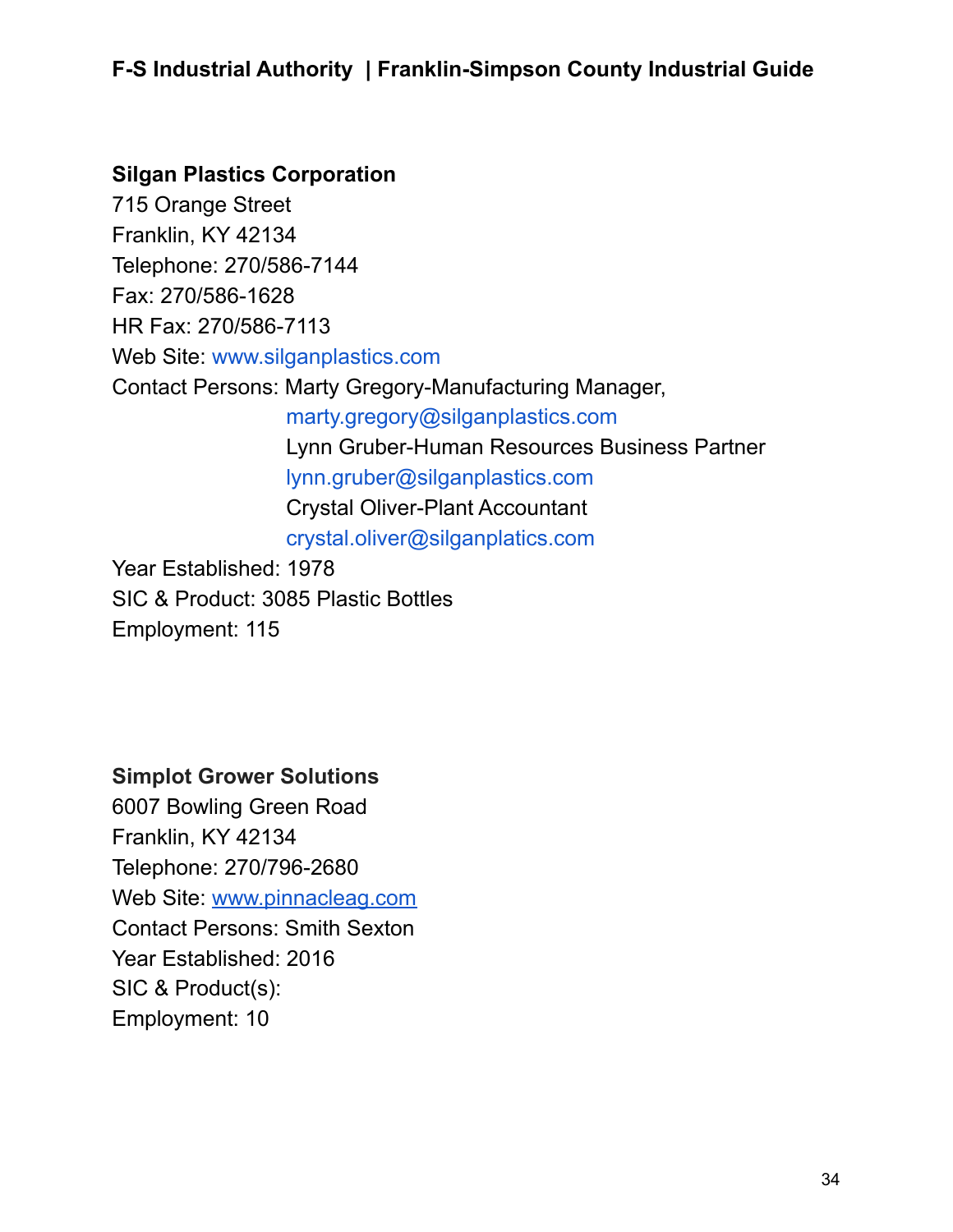### **Smiley-Monroe Company** 205A North Street Franklin, KY 42134 Telephone: 270/776-2503 Web Site: [www.smileymonroe.com](http://www.smileymonroe.com) Contact Person: Morgan Walker SIC & Product(s): Industrial and road construction conveyor belts Year Established: 2020 Employment: 5

#### **SRM Concrete, LLC**

211 Commerce Street Franklin, KY 42134 Telephone: 270/586-7401 www.symrnareadymix.com Fax: 270/842-9156 E-mail: [slindsey@smyrnareadymix.com](mailto:slindsey@smyrnareadymix.com) Contact Persons:Shawn Lindsey-Area Manager Year Established: 2010 SIC & Product: 8232 Ready Mix Concrete Employees: 4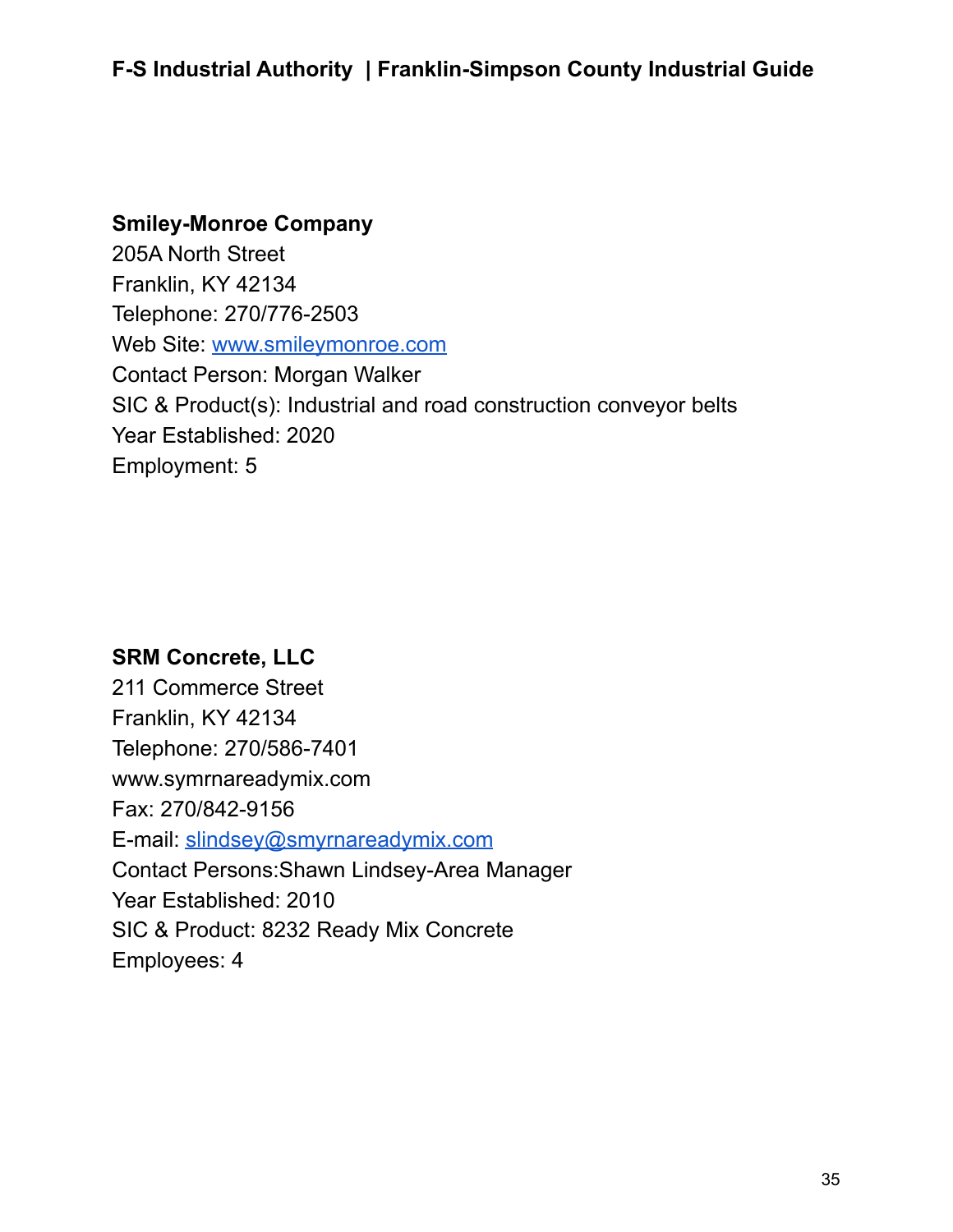#### **Stark Truss**

822 North Main Street Franklin, KY 42134 Telephone: 800/363-9901 Fax: 270/598-5004 Website: [www.starktruss.com](http://www.starktruss.com) E-mail: [mike.mckinnis@starktruss.com](mailto:mike.mckinnis@starktruss.com) Contact Persons: Mike McKinnis-Regional Sales Manager Ben Hardison-Plant Manager Year Established: 1996 SIC & Products: 4212, Roof & floor trusses, wall panels, I-joists and beams Employment: 50

#### **Sumitomo Electric Wiring Systems**

265 Garvin Lane Franklin, KY 42134 Telephone: 270/813-1160 Fax: 270/813-1163 Web Site: [www.sewsus.com](http://www.sewsus.com) Contact Persons: John Saylors-General Manager Chuck Threlkel-Assistant General Manager Shay Smith-H.R. Manager Megan Marsh-H.R. Specialist III Year Established: 2017 SIC & Product(s): 1731, 3714, 3469, motor vehicle parts & accessories, metal stampings Employment: 80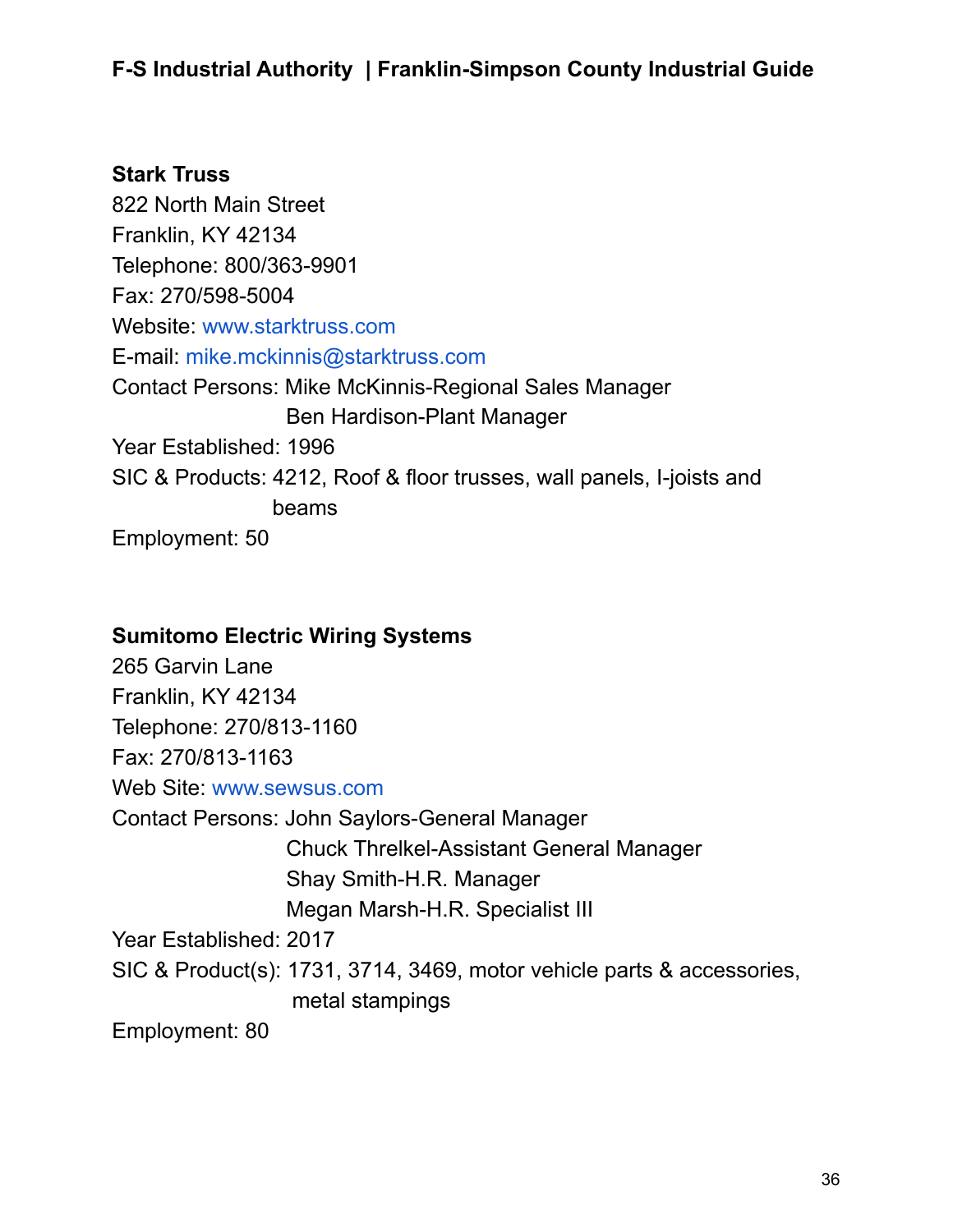### **Taeyang Metals North America** 252 Garvin Lane Franklin, KY 42134 Telephone: 270/225-6773 Web Site: [www.taeyangmetal.com](http://www.taeyangmetal.com) Contact Persons: Byung Woon Choi-President [bwchoi@taeyangmetal.com](mailto:bwchoi@taeyangmetal.com) Scott Cox-HR Manager Year Established: 2018 SIC & Product(s): Manufacturers automotive fasteners and screws Employment: 15

#### **Taylor's Concrete Cutting Services, LLC**

604 Harding Road P.O. Box 830 Franklin, KY 42135 Telephone: 270/598-9400 Fax: 270/598-9020 Web Site: [www.taylorsconcretecutting.com](http://www.taylorsconcretecutting.com) E-mail: [storie@taylorsstructuralimaging.com](mailto:storie@taylorsstructuralimaging.com) Contact Persons: Storie Chastain-Treasurer Year Established: 1999 SIC & Product(s): Provide cutting and drilling of concrete to commercial operators Employment: 9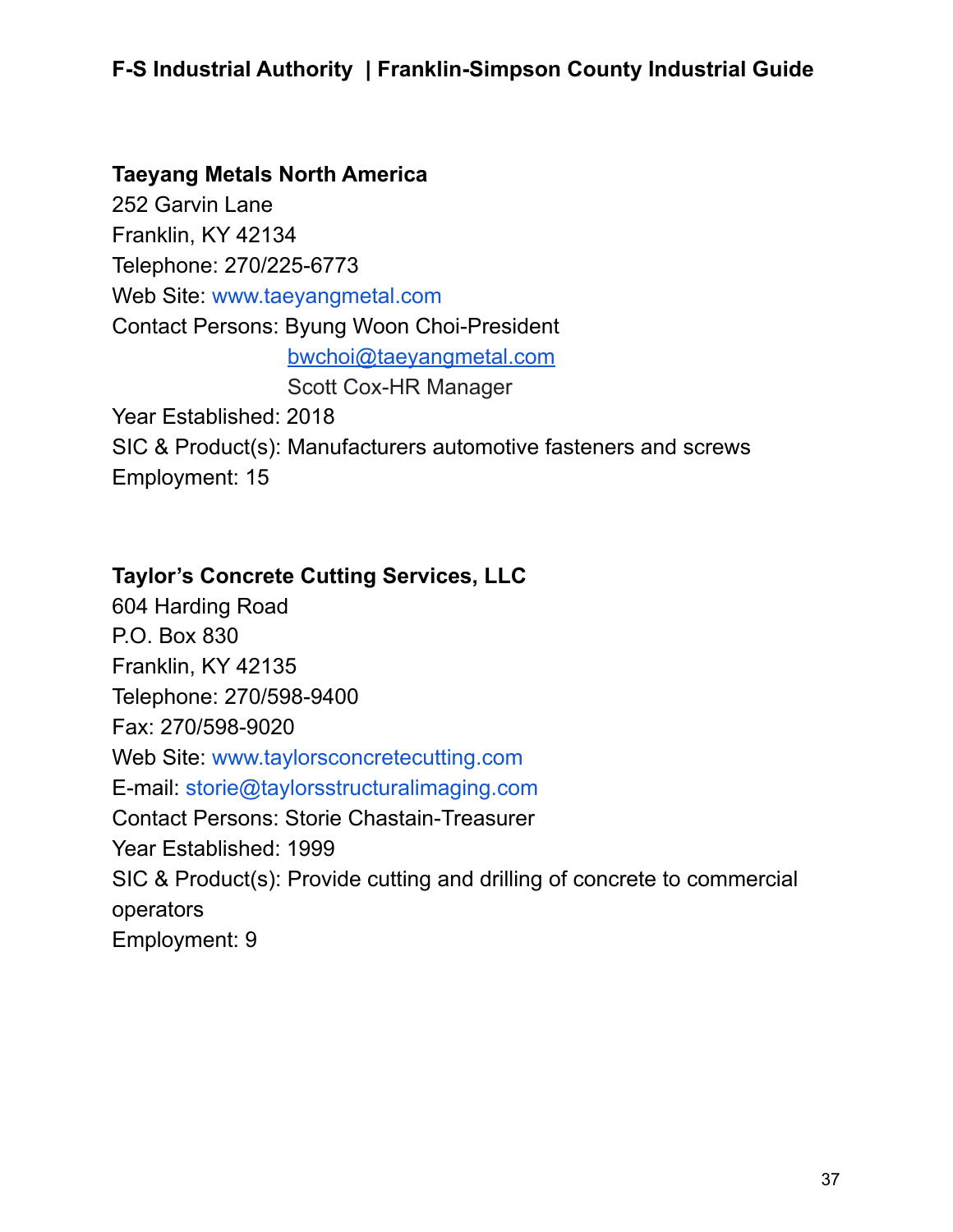#### **Taylor's Structural Imaging, LLC**

604 Harding Road P.O. Box 830 Franklin, KY 42135 Telephone: 270/598-9400 Fax: 270/598-9020 Web Site: [www.taylorsstructuralimaging.com](http://www.taylorsstructuralimaging.com) E-mail: [storie@taylorsstructuralimaging.com](mailto:storie@taylorsstructuralimaging.com) Contact Persons: Storie Chastain-Owner Year Established: 2007 SIC & Product(s): Provides sub-surface imaging for archeological, geophysical, utility & concrete structural analysis. Employment: 4

#### **Tyson Foods**

3150 Nashville Road P.O. Box 249 Franklin, KY 42135 Telephone: 270/598-5100 Fax: 270/586-0895 Web Site: [www.keystonefoods.com](http://www.keystonefoods.com) Contact Persons: Will Jeffries-Live Operations Manager Brad Brumfield-Feed Mill Manager Tammy Pitcock-Human Resources, E-mail**:**[tammy.pitcock@keystonefoods.com](mailto:tammy.pitcock@keystonefoods.com) Alvaro Gomez-Human Resources [alvaro.gomez@tyson.com](mailto:alvaro.gomez@tyson.com)

Year Established: 1998 SIC & Product(s): Poultry hatchery/feed mill Employment: 120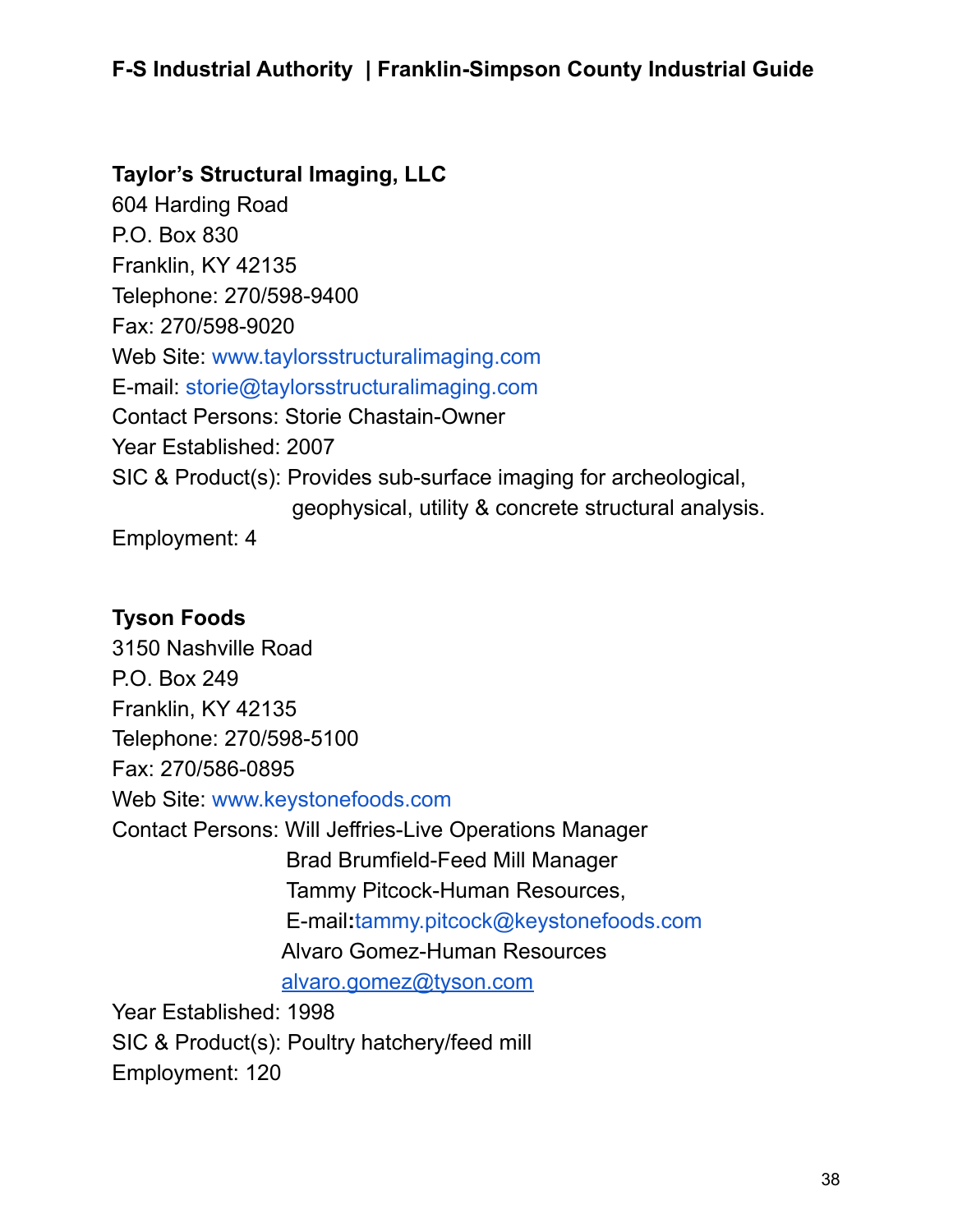#### **Three Springs Bottling**

520 Garvin Lane Franklin, KY 42134 Telephone: 270-776-6260 Contact Person: Barret Barnes, Manager Year Established: 2021 SIC & Product(s): Distribution Employment: 5

#### **TMM-USA, Inc.**

521 Page Drive Franklin, KY 42134 Telephone: 270/598-4164 Fax: 270/586-4846 Contact Persons: Jon Johnson-Plant Manager Jeremy Rogers-Production Manager Year Established: 2016 SIC & Product(s): Employment: 26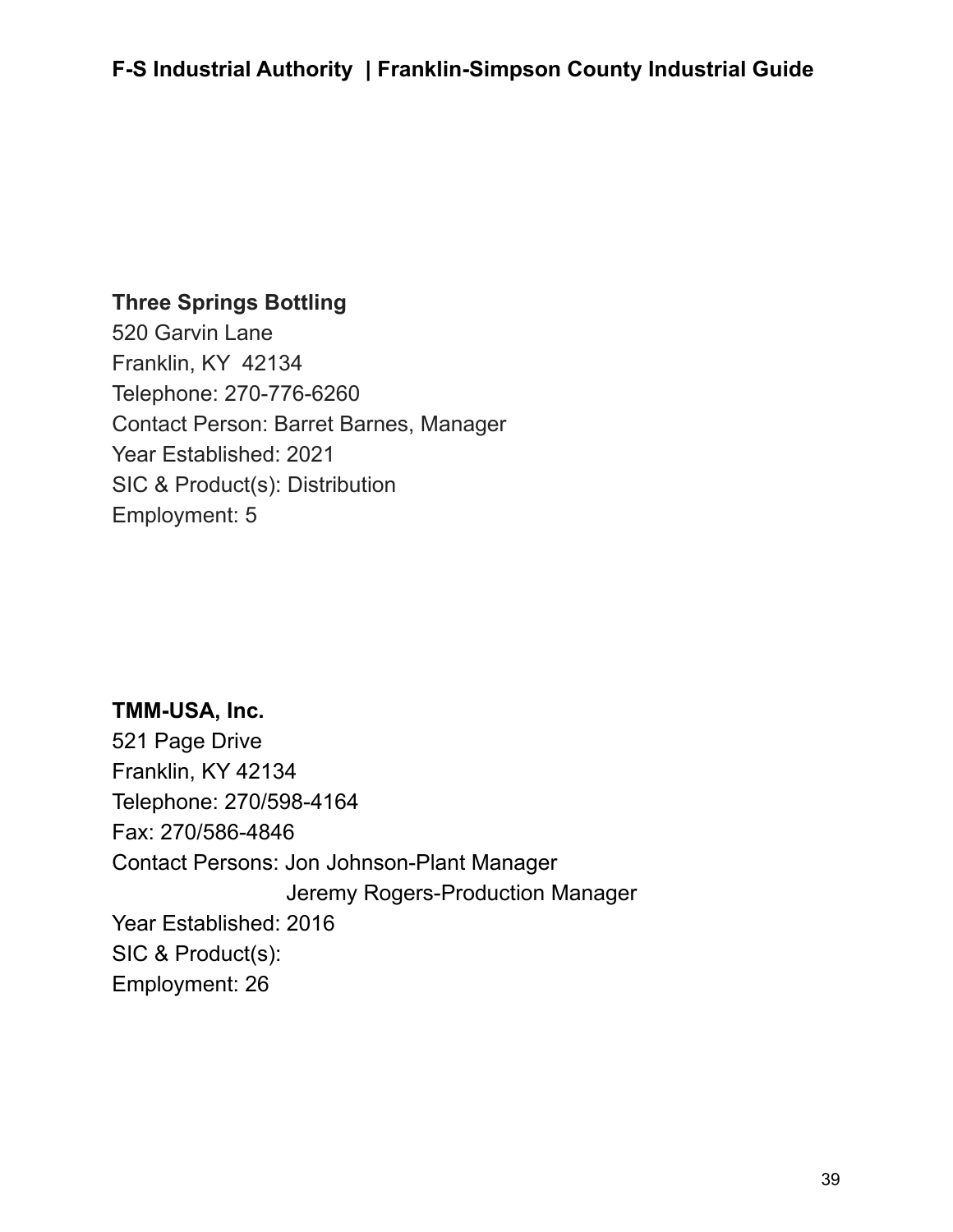### **Toyo Automotive Parts (USA), Inc.**

521 Page Drive Franklin, KY 42134 Telephone: 270/598-4100 Fax: 270/586-4846 Contact Persons: Tomihiro Saki-President Dana Wooters-Plant General Manager Leah Shrull-Human Resources Manager Year Established: 2001 SIC & Product(s): Anti-vibration components for automotive industry Employment: 247

#### **Tractor Supply Distribution Center**

100 Raines Drive Franklin, KY 42134 Telephone: 270/598-5510 Fax: 615/324-0800 E-mail: [fdcmailbox@tractorsupply.com](mailto:fdcmailbox@tractorsupply.com) Web Site[:www.tractorsupply.com](http://www.tractorsupply.com) Contact Persons: Ronda Ruane-General Manager Laura Dean-HR Manager, [ldean@tractorsupply.com](mailto:ldean@tractorsupply.com) Year Established: 2011 SIC & Product: Distribution Employment: 600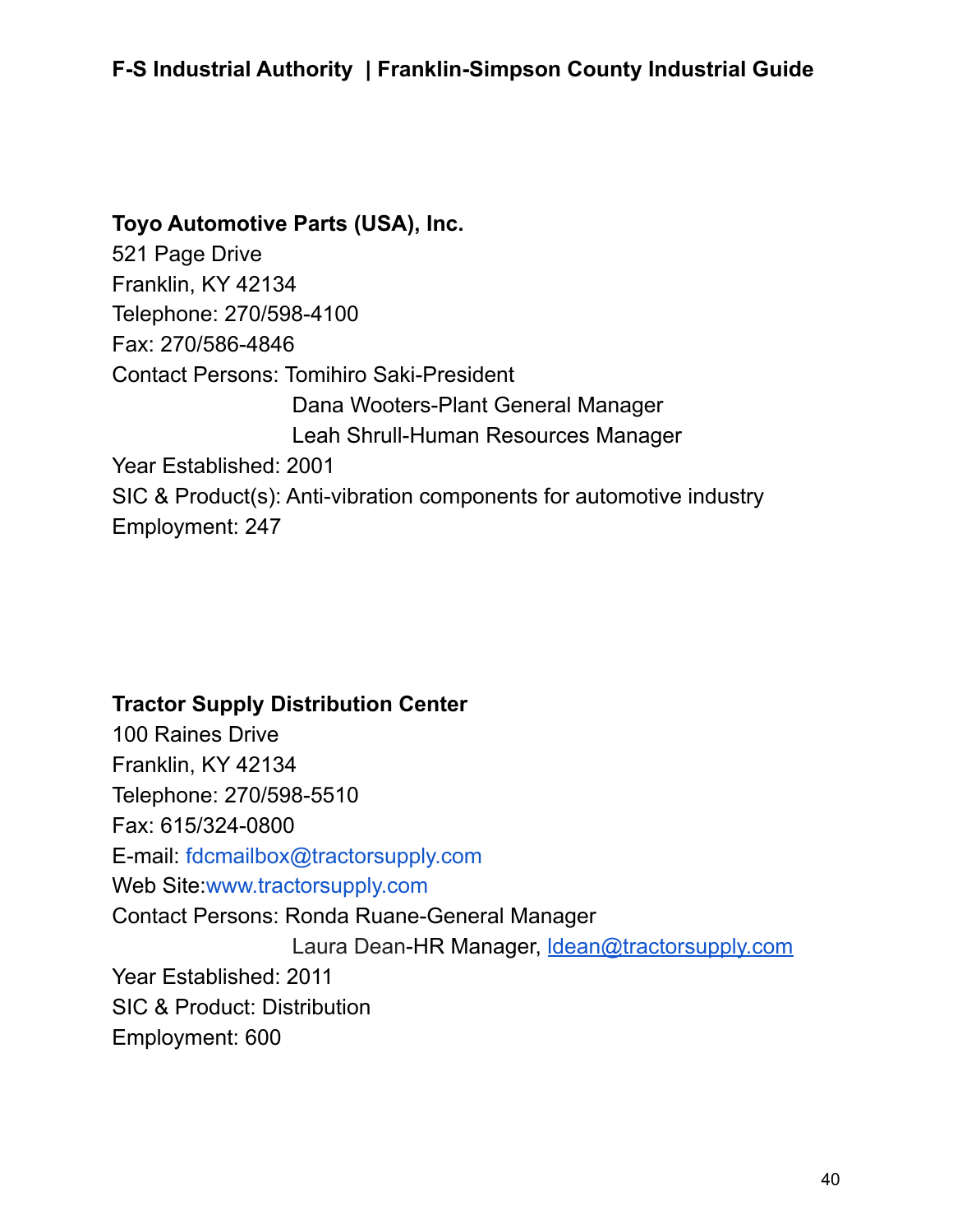**Traughber Mechanical Services** 818 Blackjack Road Franklin, KY 42134 Telephone: 270/586-8769 Fax: 270/586-8765 Web Site: [www.traughbermechanical.com](http://www.traughbermechanical.com) E-mail: [joey@traughbermechanical.com](mailto:jim@traughbermechanical.com) Contact Persons: Joey Traughber-President Jim Traughber Year Established: 1992 E-mail: [joey@traughbermechanical.com](mailto:joey@traughbermechanical.com) SIC & Product(s): 3040, Welding, Fabrication Iron & Steel Employment: 45

### **Valley Ridge Corporation**

125 Quick Draw Drive Franklin, KY 42134 Telephone: 270/586-0202 Fax: 270/586-6067 Contacts: Wayne Cooper, Dennis Cooper, Robbie Cooper Established: 2008 SIC & Products: Precast concrete retaining walls & fences. Mobile concrete. Employment: 5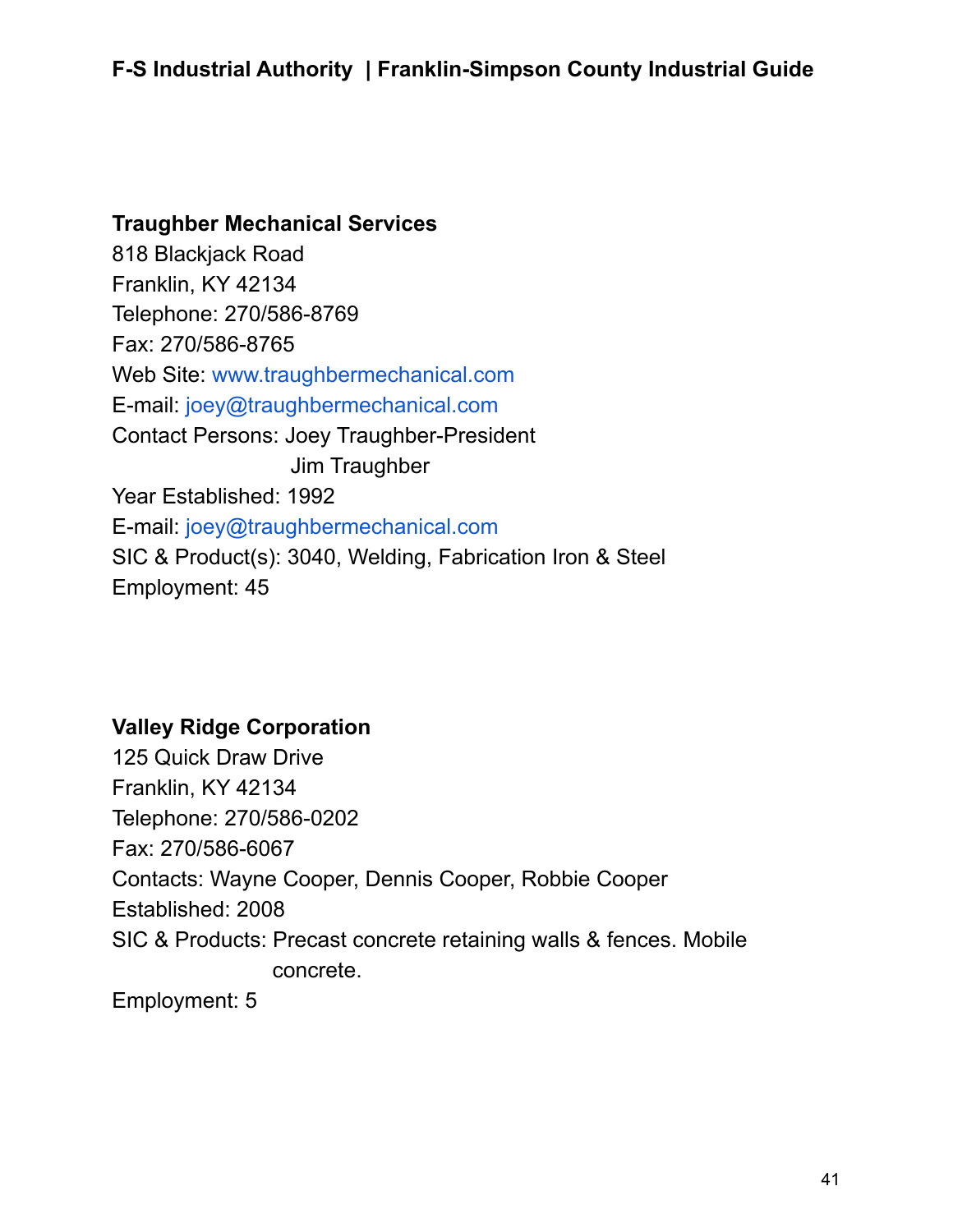**Vermont Thread Gage, LLC** 564 Reasonover Drive Franklin, KY 42134 Telephone: 270/586-8107 Fax: 270/586-8749 Web Site: [www.vermontthreadgage.com](http://www.vermontthreadgage.com) Contact Person:Tracy Hann-GM, thann@vermontthreadgage.com Rikki Overstreet-Human Resources Manager, [hr@vermontthreadgage.com](mailto:hr@vermontthreadgage.com) Rebecca Kitches-HR Assistant Year Established: 2000 SIC & Products: Full range of threaded fixed limit gages and full calibration services Employment: 112

#### **Virtus Precision Tube**

4720 Bowling Green Rd Franklin, KY 42134 Telephone: 270/586-8201 Fax: 866/586-7404 Web Site: [www.virtustube.com](http://www.virtustube.com) Contact Persons: Ron Beal-President Tim Young-Director of Operations, Ext. # 144 E-mail: [tim.young@virtustube.com](mailto:tim.young@virtustube.com) Rick Dinkens-Facilities Manager, Ext. #166, Email:[rick.dinkens@virtustube.com](mailto:rick.dinkens@virtustube.com) Laura Feckter, Human Resources Manager, Ext. #142, E-mail: [laura.feckter@virtustube.com](mailto:laura.feckter@virtustube.com) Year Established: 1966 SIC & Products: Welded copper tubes

Employment: 120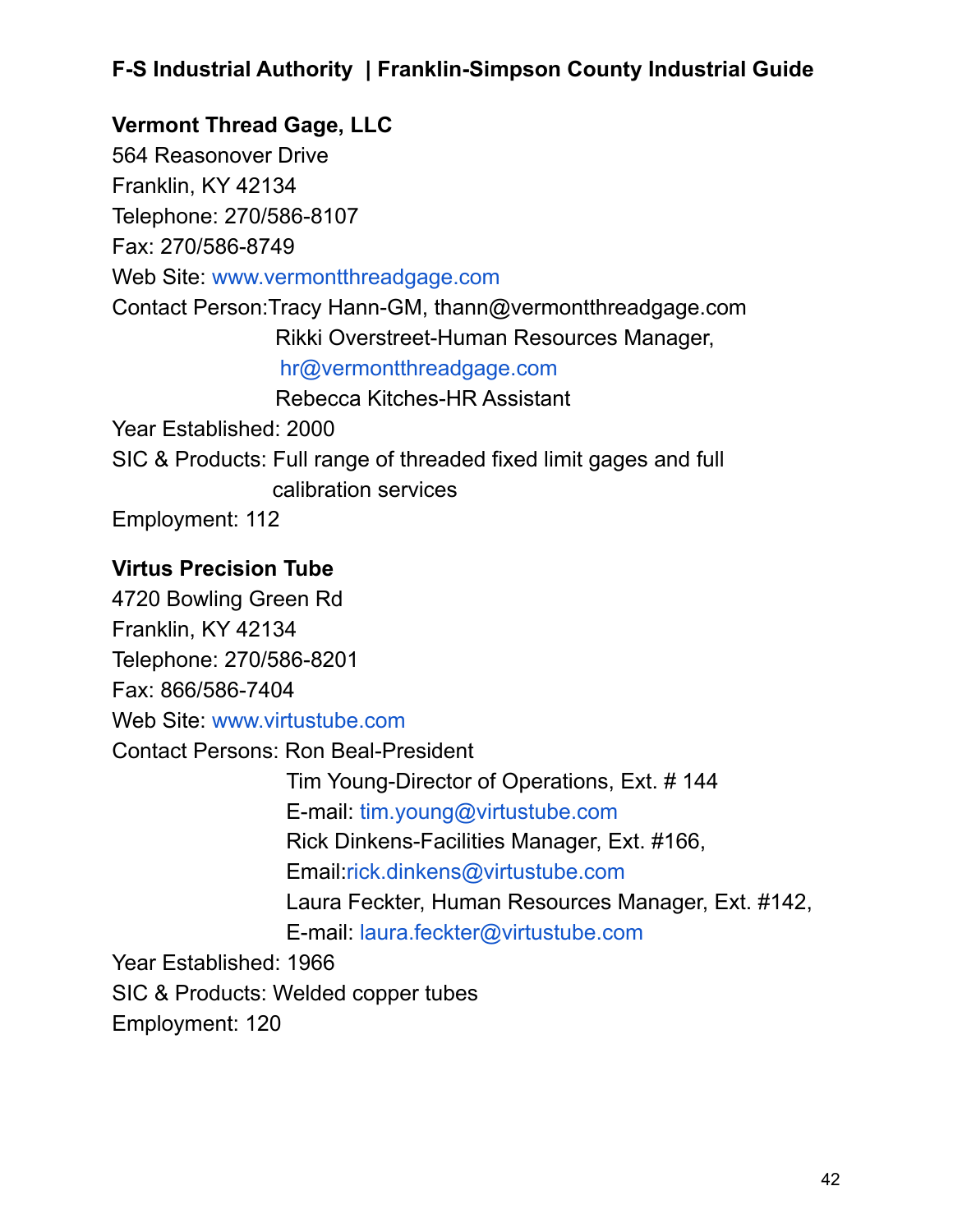#### **Worldwide Technologies**

145 Reasonover Drive Franklin, KY 42134 Telephone: 270/598-7100 Fax: 270/598-7177 Web Site: [www.wwt-bg.com](http://www.wwt-bg.com) Contact Persons: Mike Jones-Owner, E-mail: [mike.jones@wwt-bg.com](mailto:mike.jones@wwt-bg.com) Sara Pitts, Plant Manager, E-mail: [sara.pitts@wwt-bg.com](mailto:sara.pitts@wwt-bg.com) Joe Digiuseppe, General Manager, E-mail:[joe@wwt-bg.com](mailto:joe@wwt-bg.com) Lindsey Tyler, Human Resources Manager E-mail: [lindsey.tyler@wwt-bg.com](mailto:lindsey.tyler@wwt-bg.com) Year Established: 2006 SIC & Product(s): 3599, 7692, 3541. Machine shop, production machining Employment: 120

#### **XYZ Company**

4395 Witt Road Franklin, KY 42134 Telephone: 281/770-0851 Contact Person: Tony Notargiacomo, CEO E-mail: Tony@xyzcbdgroup.com Year Established: 2020 SIC Products: 3999, Processing Industrial Hemp and CBD Products Employment: 5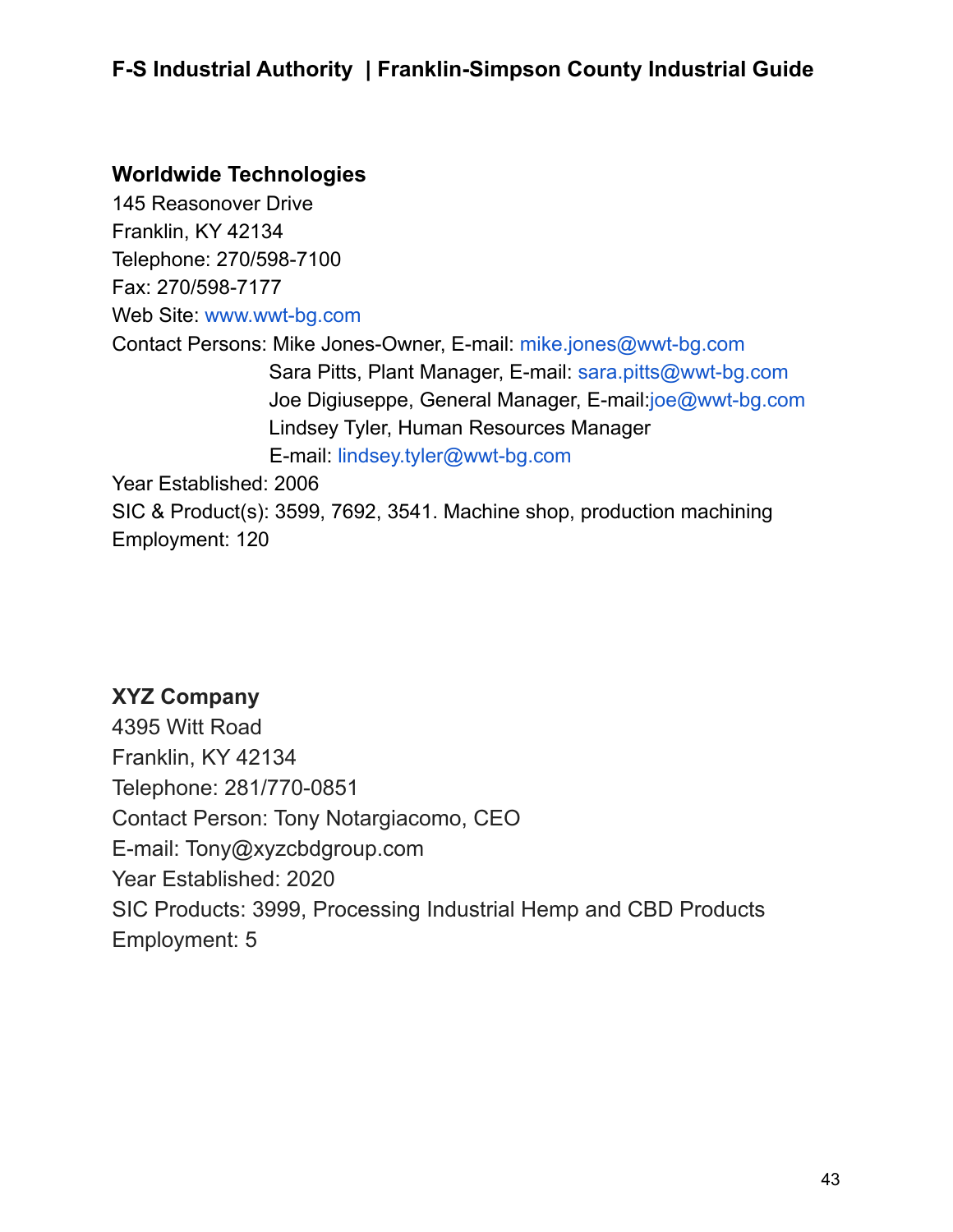#### **Yokley Machine Company, Inc.**

212 E. Cedar Street P.O. Box 484 Franklin, KY 42135-0484 Telephone: 270/586-8141 Fax: 270/586-3175 Contact Person(s): Danny or Randy Yokley, Owners Year Established: 1938 SIC & Product(s): 3599, 7692, 3441, 3444. Machine shop; industrial & arc welding, general machining, drilling, boring, cutting, honing, lathe & mill work; steel fabricating, job site welding

Employment: 6

#### **Zeager Brothers, Inc.**

340 Steele Road Franklin, KY 42134 Telephone: 270/586-4491 Fax: 270/586-4493 Web Site: [www.zeager.com](http://www.zeager.com) Contact Person(s): Robert Zeager, President, E-mail:zhc@zeager.com James Moore, E-mail: jmoor[e@zeager.com](mailto:cgass@zeager.com) Year Established: 1984 SIC & Product(s): 2499, Playground safety surfacing Employment: 5